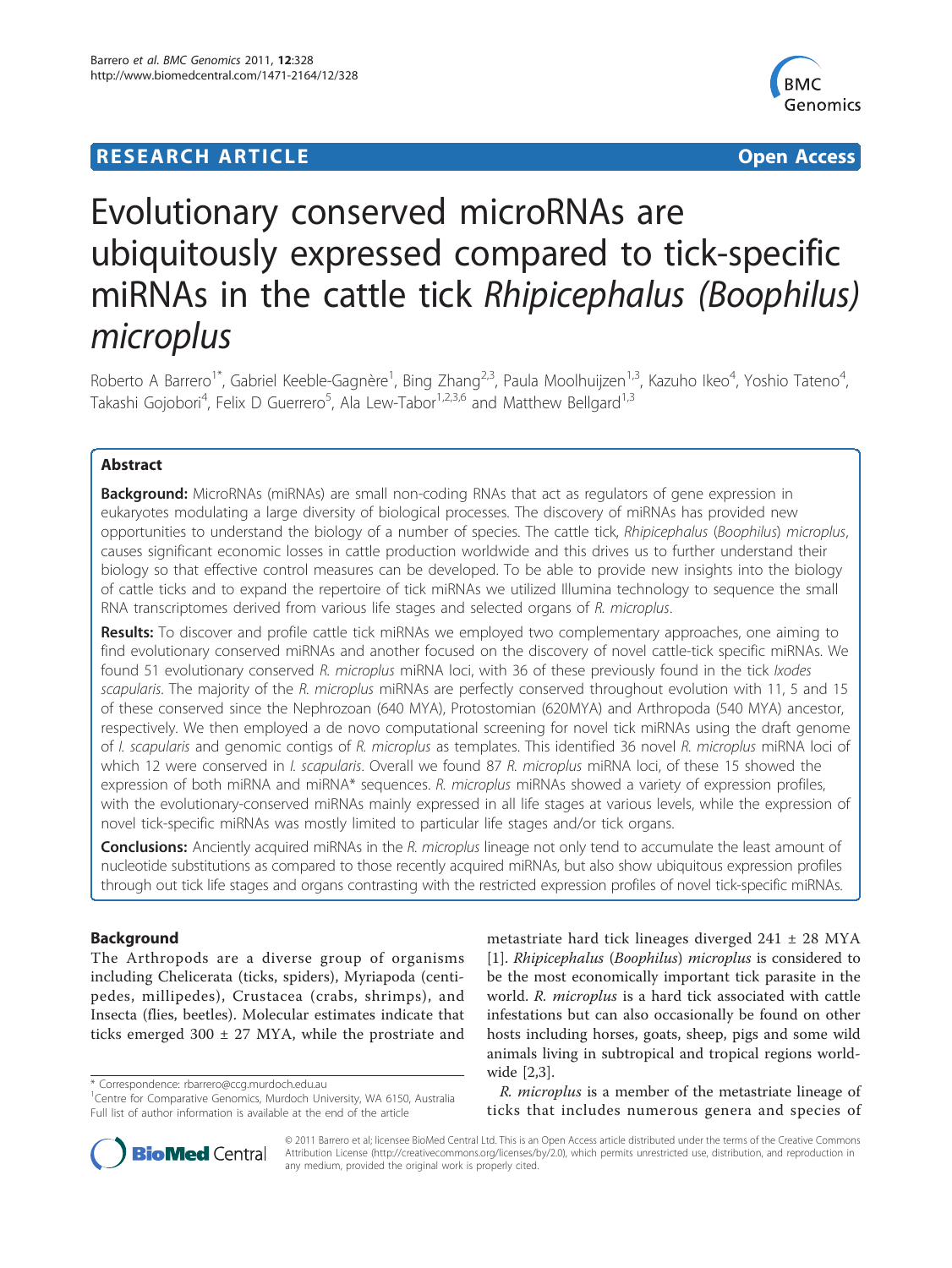medical and veterinary importance. In comparison, I. scapularis is a member of the prostriate lineage that comprises the single genus Ixodes. The prostriate and metastriate lineages differ markedly in many aspects of their biology such as type of developmental cycle (i.e., three-versus one-host ticks), host range and vector competence. Comparative analyses between prostriate and metastriate gene sets including miRNAs may reveal the genetic basis for fundamental differences in the biology of these tick lineages [[4\]](#page-15-0).

R. microplus is generally a single host tick spending all parasitic life cycle stages on cattle. The eggs hatch in the environment and the larvae crawl up grass or other plants to find a host. In the summer, R. microplus can survive for as long as 3 to 4 months without feeding. In cooler temperatures, they may live without food for up to six months. Newly attached seed ticks (larvae) are usually found on the softer skin inside the thigh, flanks, and forelegs. After feeding, the larvae molt twice, to become nymphs and male or female adults. Each developmental stage (larval, nymph and adult) feeds only once, but the feeding takes places over several days. Adult male ticks become sexually mature after feeding, and mate with feeding females. An adult female tick that has fed and mated detaches from the host and deposits a single batch of many eggs in the environment. Typically, these eggs are placed in crevices or debris, or under stones. The female tick dies after ovipositing. Ticks in the subgenus *Boophilus* have a life cycle that can be completed in 3 to 4 weeks; this characteristic can result in a heavy tick burden particularly on tick susceptible cattle in tropical areas [[2,3\]](#page-15-0).

MicroRNAs (miRNAs) are small 19–25 nucleotide regulatory RNAs that act as post-transcriptional modulators of gene expression in animals and plants [[5](#page-15-0)]. They are estimated to represent 1% of the transcriptome in higher eukaryotes and predicted to control the expression of up to 30% of messenger RNAs [[6,7](#page-15-0)]. Most miR-NAs are encoded in intergenic regions and are transcribed by RNA polymerase II as long primary nuclear miRNAs (pri-miRNAs), which range from hundreds to thousands of nucleotides in length [[8\]](#page-15-0). One pri-miRNA typically contains a single or several miRNA precursors (pre-miRNAs) as stem-loop, hairpin structures flanked by unstructured, single stranded RNA sequences [[9\]](#page-15-0). Pre-miRNAs are cleaved near their loops by the cytoplasmic RNase III enzyme Dicer to generate a heteroduplex of two  $\sim$ 23-nt RNAs that are then packed into the RISC complex [[10\]](#page-15-0). Mature miRNA sequences are encoded either in the 5'-arm or the 3' arm of pre-miRNAs. The decision as to which sequence is incorporated into the silencing complex is influenced by the difference in pairing stabilities between the two ends of the miRNA:miRNA star (miRNA\*) duplex, with Page 2 of 17

preferential incorporation of the strand whose 5'end is less stably paired [\[11](#page-15-0),[12\]](#page-15-0). In some cases both strands of the miRNA:miRNA\* duplex were found expressed at similar levels [[13\]](#page-15-0). About half of the miRNA genes in Drosophila melanogaster are clustered and transcribed from a single polycystronic pri-miRNA [\[14](#page-15-0)].

Recently, next generation sequencing technologies have been utilized to profile and discover miRNAs genome-wide. To assist in this process it is normally required to have a reference genome sequence. Currently, there is no reference genome sequence for R. microplus, with the Ixodes scapularis genome draft (IscaW1.1) the closest reference genome in which 37 miRNAs have been identified [[15](#page-15-0)]. Some miRNAs are highly conserved throughout evolution including let-7, present in metazoan lineages such as arthropods and vertebrates that diverged 641-686 MYA [\[16](#page-15-0)]. Thus, the use of the *D. melanogaster* reference genome for which 152 miRNAs are currently annotated [\[15\]](#page-15-0) may allow not only the identification of highly conserved tick miR-NAs, but also to discover arthropod-specific miRNAs. Previous studies have shown that miRNAs are continuously being added to metazoan genomes through time, and once these are integrated into gene regulatory networks, show only rare nucleotide substitutions within the mature miRNA sequence at predictable positions and are only rarely secondarily lost [[17](#page-15-0)-[19](#page-15-0)]. This is likely related to the strong purifying selection against changes in secondary structure of pre-miRNAs [\[20\]](#page-15-0). Wheeler and colleagues [\[21](#page-15-0)] documented evolutionary stable shifts to the determination of position 1 of the mature sequence that can be displaced towards either the 5' or 3' end, a phenomenon called seed shifting, as well as the ability to post-transcriptionally edit the 5' end of the mature read, changing the identity of the seed sequence and possibly the repertoire of downstream targets.

Currently there are no known microRNAs reported for R. microplus and we aimed at the identification and discovery of evolutionary conserved as well as novel tick-specific miRNAs in R. microplus by using a combination of next generation high throughput sequencing, comparative genomics and de novo computational screening. We constructed eight small transcriptome libraries derived from various cattle tick life stages and from selected organs including gut, salivary glands and ovaries. We aim to characterize changes in gene set and expression levels of miRNAs at various tick life stages as well as selected organs. We also conducted an evolutionary analysis to identify subsets of R. microplus miRNAs and miRNA\* sequences that are perfectly conserved since either the Nephrozoa (641-686 MYA), Protostomia (618-653 MYA), Arthropoda (~540 MYA) or Ixodidae  $(\sim 241MYA)$  ancestor [[1,16,21\]](#page-15-0). We also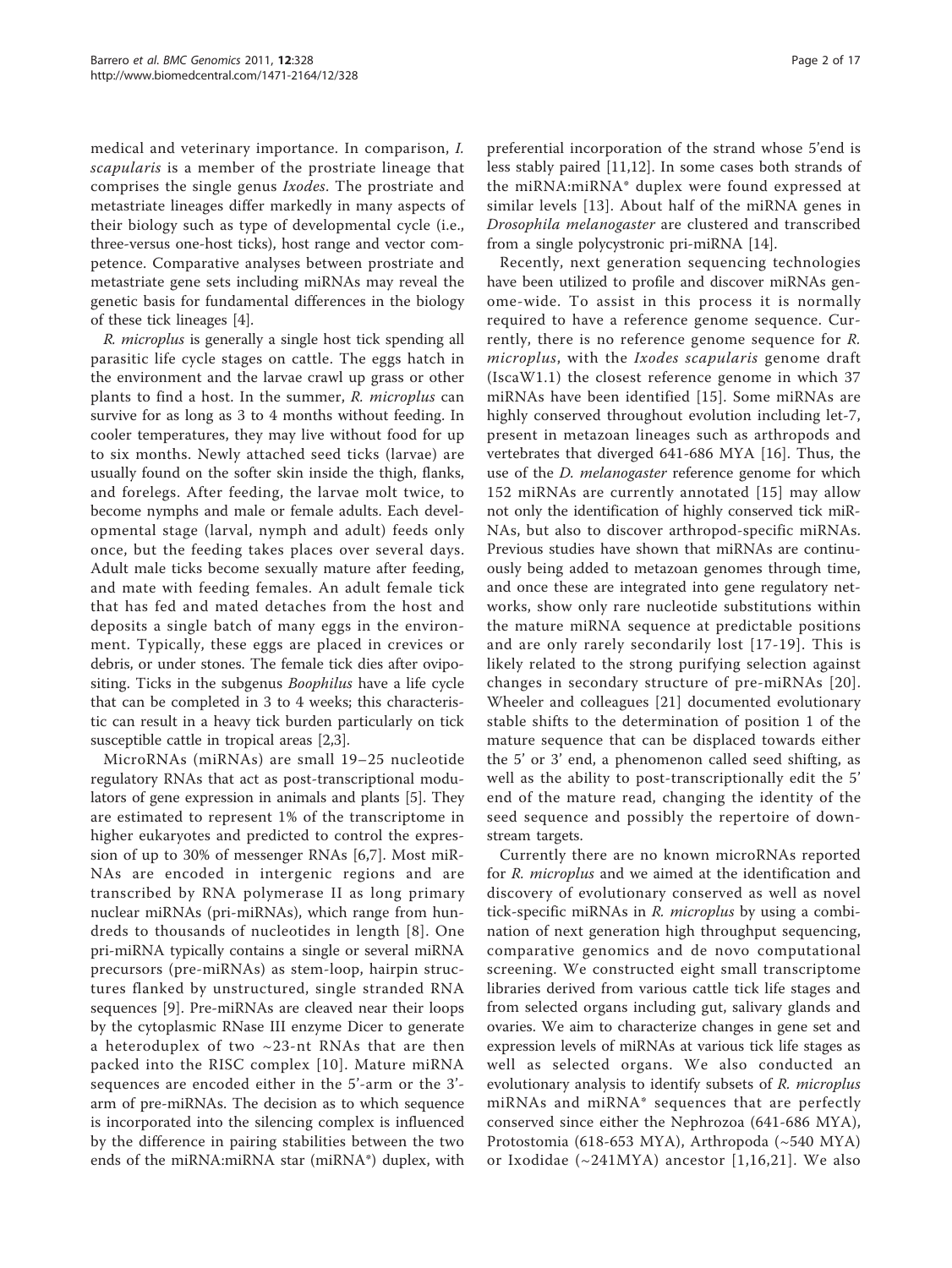<span id="page-2-0"></span>provide evidence of seed shifts and gene duplications unique to the *R. microplus* lineage.

#### Results and discussion

#### Identification of evolutionary conserved and cattle tickspecific miRNAs

Currently there are 37 known miRNAs in Ixodes scapularis, a species belonging to prostriate hard tick lineage [[15,21](#page-15-0)], but there are no known miRNAs identified for R. microplus or other metastriate hard tick species. In order to identify R. microplus miRNAs and expand the repertoire of cattle tick miRNAs and to obtain insights into changes in miRNA expression throughout the cattle tick life stages and in selected adult female tick organs, a high throughput sequencing approach was conducted. This approach generated more than 35 million short reads derived from the tick small RNA transcriptome from eggs, unfed larvae, larvae exposed for six hours to the host without being allowed to feed (frustrated larvae), and adult ticks as well as selected adult female tick organs (Table 1). To identify tick miRNAs we anticipated that a fraction of the known Arthopoda miRNAs should be conserved in both the Chelicerata (cattle ticks) and Insecta lineages regardless of their estimated divergence time of more than 500 MYA [[16,21](#page-15-0)]. Under this assumption, sequenced short reads from tick samples could be mapped onto the *D. melanogaster* genome in order to identify identical or nearly identical conserved tick miRNAs. To be able to distinguish true sequence polymorphisms from non-specific mapping artefacts the performance of several short read aligners were initially evaluated to define the tool that mapped the largest amount of true positives and introduced a limited amount of false positive aligned short reads. We created simulated 36-bp short reads using mutation rates from 0.1% to up to 16% (Additional file [1](#page-14-0)) containing both SNPs and/or insertion/deletions (indels) and

evaluated the ability of each tool to correctly align simulated short reads. Our results indicated that Novoalign produced the best overall short read mapping performance (Additional file [2\)](#page-14-0). Thus, we used this tool to align the generated tick short reads onto the Drosophila genome. To ensure reliable short read alignments base quality scores were taken into account to conduct an interative alignment approach aiming to identify the best mapping position for each read. Novoalign generates a mapping quality score for each aligned read so that ambiguously mapped short reads can be removed from downstream analyses. Out of 35 million short reads derived from various cattle tick life cycle stages and three key organs, 3.5 million reads were aligned onto known miRNA loci on the Drosophila genome with at least a quality alignment score of  $Q = 1$  (Table 1). We manually inspected the aligned reads onto miRNA loci and removed non-specific alignments. To identify possible duplicated R. microplus miRNAs all reads mapped onto a single D. melanogaster miRNA locus were inspected and if miRNA isoforms were observed these were required to be cloned in at least two distinct libraries to be validated. This approach identified 46 R. microplus miRNAs including four duplicated copies for rmi-let-7 (a, f, m and n), and two duplicated copies for rmi-miR-219 and rmi-miR-285. In addition we also detected the expression of 7 miRNA\* sequences, of these four have counterparts in *D. mela-*nogaster [[15](#page-15-0)] (Additional file [3\)](#page-14-0).

It has been recently reported that there has been gain and loss of miRNA families in Arthropod lineages [\[21](#page-15-0)]. Thus some known miRNAs may have been lost in the D. melanogaster genome but still be present in tick genomes. To evaluate this possibility and also to identify novel tick-specific miRNAs we conducted a computational screening using MiRDeep as previously described [[22\]](#page-15-0). To screen for candidate miRNA loci we aligned

Table 1 Short read statistics for evolutionary conserved and novel tick-specific R. microplus miRNAs

| <b>Total reads</b><br>Sample |            | Evolutionary conserved miRNAs | Novel tick-specific miRNAs | <b>Total miRNAs</b> |  |  |
|------------------------------|------------|-------------------------------|----------------------------|---------------------|--|--|
| A) Life cycle stages         |            |                               |                            |                     |  |  |
| Eggs                         | 4,215,404  | 8,775                         | 868                        | 9,643               |  |  |
| Larvae                       | 3,964,440  | 732,690                       | 39,959                     | 772,649             |  |  |
| Frustrated Larvae            | 5,473,363  | 628,561                       | 31,617                     | 660,178             |  |  |
| Female                       | 4,248,307  | 996,324                       | 1,398                      | 997,722             |  |  |
| Male                         | 4,071,427  | 344.877                       | 683                        | 345,560             |  |  |
| sub total                    | 21,972,941 | 2,711,227                     | 74,525                     | 2,785,752           |  |  |
| B) Female tick organs        |            |                               |                            |                     |  |  |
| Gut                          | 3,501,156  | 413.240                       | 1,028                      | 414,268             |  |  |
| Salivary glands              | 4,579,483  | 257,096                       | 1,898                      | 258,994             |  |  |
| Ovaries                      | 5,206,221  | 120,485                       | 2,833                      | 123,318             |  |  |
| sub total                    | 13,286,860 | 790.821                       | 5,759                      | 796,580             |  |  |
| Total                        | 35,259,801 | 3,501,629                     | 80,287                     | 3,582,332           |  |  |
|                              |            |                               |                            |                     |  |  |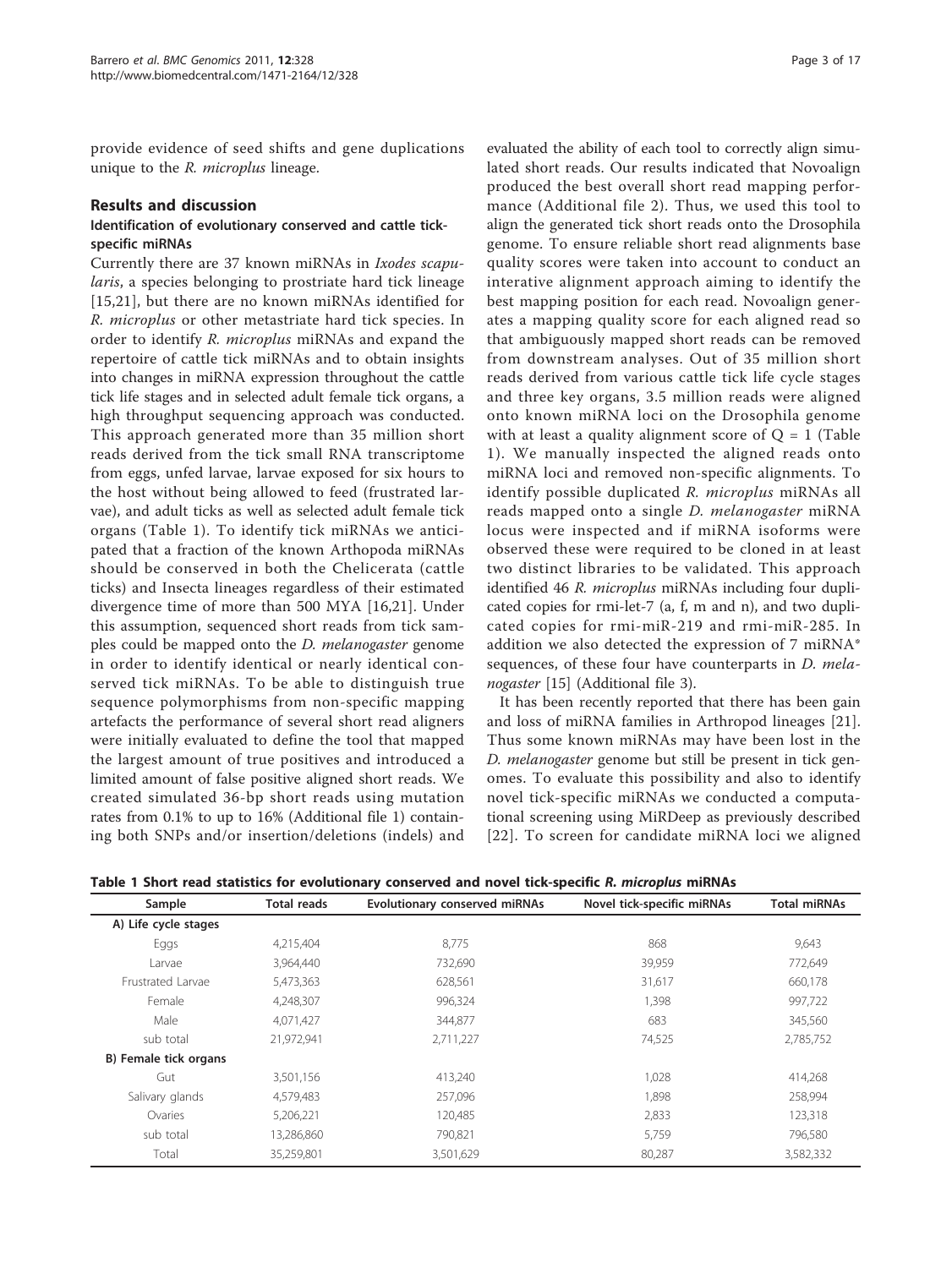small RNA reads from each tick library onto both the I. scapularis draft genome (IscaW1.1; 369,492 contigs) and R. microplus draft genomic contigs that were recently sequenced and assembled by our group (Bellgard et al. unpublished data; 175,226 contigs encoding a total of 144,709,321 bp). This identified candidate pre-miRNA sequences that were further screened against nucleotide databases and those having similarity to known coding/ non-coding genes were excluded. Furthermore, short reads from all libraries were then aligned onto remaining pre-miRNA candidates and those not having typical miRNA alignments were removed [[23](#page-16-0)]. This analysis identified 44 and 25 miRNAs in I. scapularis and R. microplus genomic contigs, respectively. We next screened the identified miRNAs against all annotated miRNAs [\[15](#page-15-0)] and determined that 32 and 1 (rmi-miR-190) miRNA in *I. scapularis* and *R. microplus*, respectively, had counterparts in other species. In addition the expression of three miRNA\* sequences were detected (Additional file [3A\)](#page-14-0). As anticipated this approach identified five (rmi-miR-71, rmi-miR-96, rmi-miR-153, rmimiR-745b and rmi-miR-2001) evolutionary conserved miRNAs in R. *microplus* that were lost in the *D. mela*nogaster genome. Overall we identified 51 miRNAs in R. *microplus* that have counterparts in other species. Out of the 51 evolutionary conserved R. microplus miRNAs we also detected the expression of 11 miRNA\* sequences (Additional file [3A](#page-14-0)). MiRNA\* sequences have been implicated in modifying mature miRNA and 3'UTR evolution in flies [\[24\]](#page-16-0). Thus, these species along with the mature tick miRNAs will facilitate the understanding of changes in gene regulatory networks during R. microplus life stages and in vital organs.

In the above analysis, we also identified 36 novel R. microplus miRNAs and of these 12 were conserved in the I. scapularis genome (Additional file [3B](#page-14-0)). Examples of pre-miRNAs of novel tick-specific miRNAs showing typical drosha-processed features including localization of mature miRNA within few nucleotides of the loop [[25\]](#page-16-0) are shown in Figure 1. Interestingly we detected the expression of miRNA\* sequences in four novel tick premiRNAs common to both R. microplus and I. scapularis (Additional file [3B](#page-14-0) and Figure 1). To determine if the 36 identified novel R. microplus miRNAs are restricted to cattle tick, we aligned mature miRNA and pre-miRNAs sequences onto the genomes of Anopheles gambiae, Apis mellifera, Aedes aegypti, Tribolium castaneum, Nasonia vitripennis, Pediculus humanus, Culex quinquefasciatus and nine Drosophila genomes (Additional file [4\)](#page-14-0). The mapping coordinates of aligned reads were then used to retrieve genomic segments to evaluate for typical pre-miRNA structures. None of the 36 novel R. microplus miRNAs were found conserved in the 16 tested genomes suggesting that these may represent





tick-specific miRNAs. The genome size of the cattle tick R. microplus is three times larger than that of I. scapularis, thus we anticipate that other novel R. microplus miRNAs are likely to be identified once the complete genome becomes available.

Overall, we identified 87 R. microplus miRNAs with 72 of these expressed during various cattle tick life stages and 67 in selected adult female tick organs (Figure [2A](#page-4-0) and Additional file [3\)](#page-14-0). We found 52 mature miRNAs expressed in both the life stage and tick organ samples with the majority of these (44; 84.6%) corresponding to evolutionary conserved miRNAs (Figure [2A\)](#page-4-0). In contrast, the majority of the 20 life stage-and 15 organ-specific miRNAs corresponded to novel cattle tick-specific miRNAs suggesting that these miRNAs play unique roles at specific life stages and key tick organs. A recent study suggested that miRNA invention is closely related to the evolution of tissue identities in bilaterian species [[26\]](#page-16-0). Further investigation is required to determine if novel tick-specific miRNAs contribute to the implementation of biological features unique to tick species.

Similar to what has been observed in other species we found miRNAs that show expression from both arms of the pre-miRNA. In cattle ticks we observed co-expression of 15 mature and complementary star sequences including rmi-miR-10, rmi-miR-71, rmi-miR-993 and rmi-miR-5308 that are expressed in all cattle tick life stages evaluated in this study (Table [2](#page-5-0)). Co-expression of rmi-miR-153 and rmi-miR-5314 mature and star sequences was restricted to larval stages while rmi-miRiab-5p was only detected in adult ticks. These miRNA\* sequences were highly conserved between R. microplus and I. scapularis despite their estimated divergence of  $241 \pm 28$  MYA [\[1\]](#page-15-0) indicating that these sequences in these species are under selective pressure to avoid nucleotide changes. Interestingly rmi-miR-79\*, rmi-miR-281\* and rmi-miR-993\* are expressed at significantly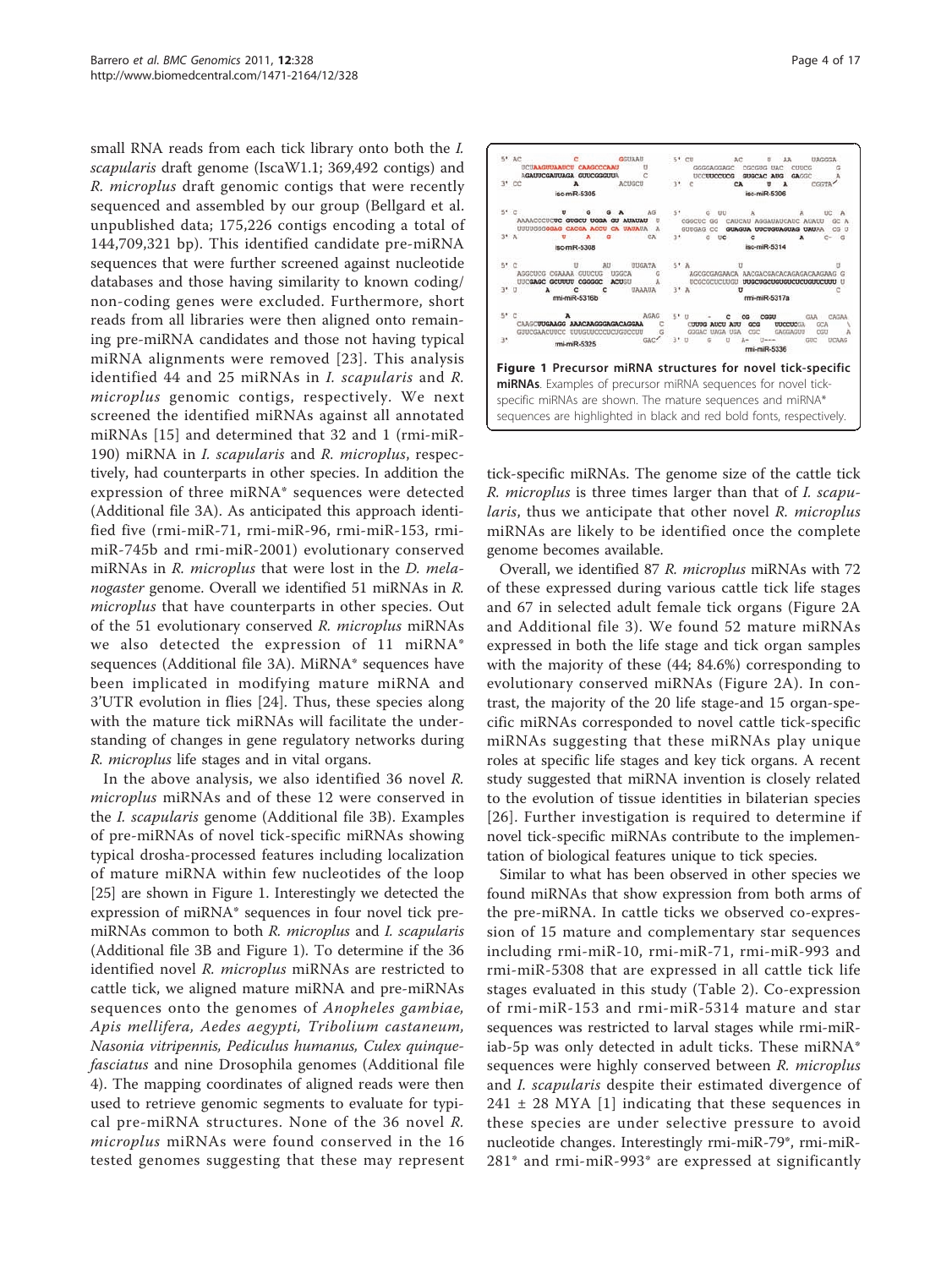<span id="page-4-0"></span>

higher levels than their mature counterparts suggesting that some of the currently annotated mature miRNAs in reference databases may correspond to miRNA\* sequences or in some lineages like R. microplus miRNA\* sequences become the primary transcript from the miRNA/miRNA\* duplex.

## Changes in miRNA expression during cattle tick life cycle stages

To evaluate global changes in miRNA expression during R. microplus life stages, short read counts overlapping the 87 miRNAs and 15 miRNA\* sequences were normalized as reads per million and compared against the overall expression found in eggs. Our results indicate that in the transition from egg to larval stages there is nearly a 90-fold increase in miRNA transcripts (Figure 2B). Interestingly, larvae exposed to the host for six hours showed a significant reduction in the accumulation of miRNA transcripts as compared to unexposed larvae. The largest accumulation of miRNA transcripts was found in female adults, showing 2.7-fold higher level than males. We also compared changes in expression between evolutionary conserved and tick-specific (unique) miRNAs. Evolutionary conserved R. microplus miRNAs are significantly more highly expressed as compared to the identified novel tick-specific miRNAs (Figure 2C), only during larval stages there was an increment in the expression of tick-specific miRNAs. Overall in the life stage samples, we identified 72 R. microplus miRNAs, of these 37, 63 and 61 miRNAs were expressed in egg, larval and adult stages, respectively (Figure 2D). Interestingly, 32 (44.5%) of the identified miRNAs were expressed in all cattle tick life stages with 31 of these evolutionary conserved in a range of species and only one rmi-miR-5308 unique to tick species. In contrast most of the stage-specific miRNAs corresponded to novel tick-specific miRNAs. These findings suggest that evolutionary conserved miRNAs play a ubiquitous role through out cattle tick life stages, while most novel tick-unique miRNAs are restricted to specific life stages.

We next evaluated the percentage fraction of expression of each miRNA in each sample. In eggs there are five abundantly expressed miRNAs including rmi-miR-1, rmi-miR-310/miR-92, rmi-miR-279, rmi-miR-275 and rmi-miR-71 that accounted for 80.6% of the total amount of miRNA transcripts (Figure [3A](#page-6-0) and Additional file [3](#page-14-0)), while in all other life stages miR-1 was the most abundantly expressed miRNA (Figure [3](#page-6-0)). Among the top ten most abundant miRNAs in eggs we found two novel cattle tick-specific miRNAs, rmi-miR-5316b and rmi-miR-5331, that accounted for 4.3% and 3.1% of miRNA transcripts, respectively (Figure [3A](#page-6-0)). These novel miRNAs were only expressed at statistically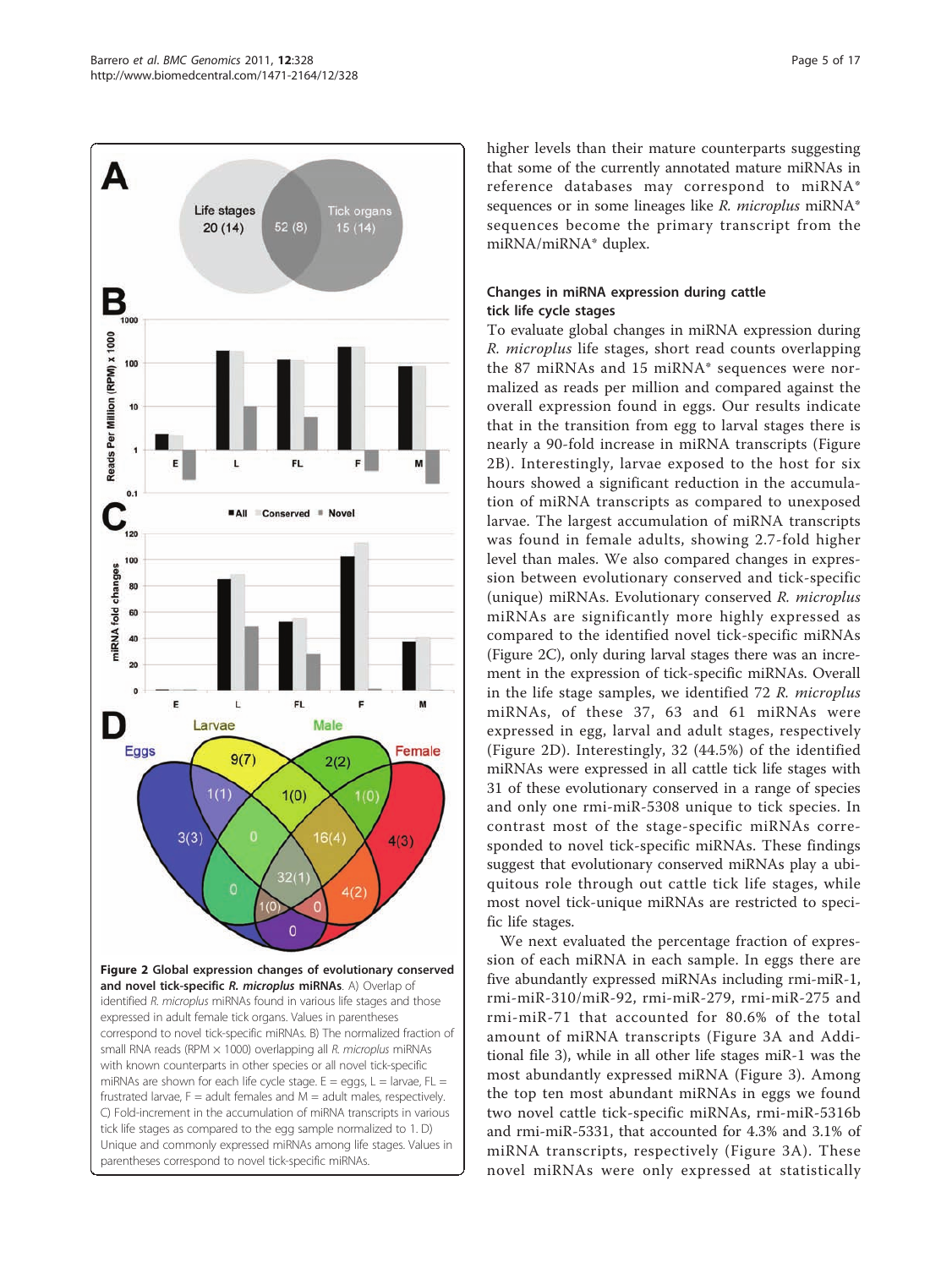| miRNA ID       | E<br>miRNA  | F<br>miRNA*    | miRNA    | miRNA* | <b>FL</b><br>miRNA | FL<br>miRNA*   | F<br>miRNA | F<br>miRNA* | M<br>miRNA | M<br>miRNA*    |
|----------------|-------------|----------------|----------|--------|--------------------|----------------|------------|-------------|------------|----------------|
| rmi-miR-8      | 8           | $\bigcap$      | 882      | 54     | 661                | 9              | 3,579      | 289         | 430        | 16             |
| $rmi-miR-10$   | 11          | 11             | 4,184    | 1687   | 6,528              | 3,140          | 2,215      | 960         | 1,984      | 418            |
| $rmi-miR-71$   | 708         |                | 0        | 0      | $\overline{0}$     | $\overline{0}$ | 6,483      | 31          | 1,014      | 10             |
| $rmi-miR-79$   | 29          | 61             | 191      | 1,282  | 74                 | 3,745          | 573        | 2343        | 31         | 2031           |
| $rmi-miR-96$   | 0           | $\Omega$       | 411      | 22     | 881                | 11             | 74         | 10          | 87         | 5              |
| $rmi-miR-153$  | $\mathbf 0$ | $\Omega$       | 42       | 7      | 0                  | $\Omega$       | 0          | 0           | $\Omega$   |                |
| rmi-miR-307    | $\mathbf 0$ | $\Omega$       | $\Omega$ | 0      | $\Omega$           | $\Omega$       | 28         | 23          | $\Omega$   | $\Omega$       |
| rmi-miR-993    | 3           | 61             | 689      | 13,722 | 213                | 9,213          | 25         | 330         | 39         | 264            |
| rmi-miR-2001   | 58          | $\Omega$       | 693      | 2      | 384                | 3              | 2,953      | 7           | 271        | 3              |
| rmi-miR-iab-4  | 0           | $\Omega$       | 24       | 0      | 14                 | $\Omega$       | 16         |             | 9          | 11             |
| $rmi-miR-5305$ | 0           | $\Omega$       | 2,245    | 35     | 1,837              | 19             | 195        | 3           | 87         | $\mathfrak{D}$ |
| rmi-miR-5308   | 23          | $\overline{4}$ | 9,115    | 261    | 9,355              | 199            | 346        | 13          | 347        | 12             |
| $rmi-miR-5313$ | 0           | $\Omega$       | 3        | 4      | $\Omega$           | $\Omega$       | 10         | 5           | $\Omega$   | 0              |
| rmi-miR-5314   | 0           | $\Omega$       | 66       | 16     | 18                 | 4              | $\Omega$   |             | $\Omega$   |                |
|                |             |                |          |        |                    |                |            |             |            |                |

<span id="page-5-0"></span>Table 2 R. microplus miRNAs expressed from both arms of the precursor

Numbers indicate the total number of reads overlapping mature miRNA and miRNA\* sequences. Statistically predominant transcripts (P < 9.62E-06) for each miRNA-miRNA\* pairwise comparison in each sample are shown in bold. Abbreviations are as shown in Figure 2B.

significant levels ( $P < 9.62E-06$ ) during the egg stage (Additional file [5\)](#page-14-0) suggesting they play critical roles during this stage.

Although rmi-miR-1 is the most abundantly expressed miRNA in cattle tick larvae (Figure [3B\)](#page-6-0), we found eight other miRNAs, including rmi-miR-133, rmi-miR-87, rmi-miR-10, and rmi-miR-252, that had a higher foldchange ratio in miRNA transcript levels as compared to that in eggs suggesting that these miRNAs may play a role during larval development (Table [3](#page-7-0) and Additional file [6](#page-14-0)). We also found two novel tick-specific miRNAs, rmi-miR-3931 and rmi-miR-5308, among the top ten expressed larval miRNAs representing 2.7% and 1.2% of the miRNA transcripts (Figure [3B\)](#page-6-0). Interestingly, in Drosophila miR-10 is encoded within the HOX cluster downstream of its target Sex combs reduced (Scr), which is a gene required for proper embryo and adult development in flies [[27,28](#page-16-0)]. It has also been reported that the miR-10 binding site in the Src 3'UTR is conserved across a large number of arthropod species, some with an estimated divergence time of over hundreds of millions years [\[28\]](#page-16-0).

Similar to the observation in larval stages, rmi-miR-1 was vastly abundant in adult ticks accounting for 87.4% and 86.2% of miRNA transcripts in females and males, respectively (Figure [3C](#page-6-0) and [3D](#page-6-0)). The second most abundant miRNA in adult ticks is rmi-let-7a, a miRNA known to be involved in the transition from late larval to adult stage in worms [\[29\]](#page-16-0). It remains to be elucidated if rmi-let-7a is also expressed during tick nymph stage associated with the transition to adult fate. In contrast to egg and larval stages, no novel tick-specific miRNAs were observed among the top ten most abundant miRNAs in adult ticks. These findings suggest that novel tick-specific miRNAs may play key roles during early embryo and larval development stages.

The relative changes in expression of 27 miRNAs and 3 miRNA\* expressed in all life stages tested in R. microplus are shown in Figure [3E](#page-6-0). Interestingly let-7, miR-100 and miR-125 are known to be clustered in the same genomic location in the D. melanogaster and A. gambiae genomes within 1 kb and 4.5 kb, respectively [[30](#page-16-0)]. In general it is accepted that clustered miRNAs are likely to share highly correlated expression profiles if these are within 50 kb of each other [[31](#page-16-0)]. Our results show that these three miRNAs present similar expression trends (Figure [3E\)](#page-6-0) suggesting that rmi-let-7a, rmi-miR-100 and rmi-miR-125 may also collocate to the same genomic region in the R. *microplus* genome. To validate the observed miRNA expression profiles we conducted real time PCR amplification of five randomly selected miR-NAs that showed perfect sequence conservation between ticks and flies. These included rmi-let-7a, rmi-miR-1, rmi-miR-7, rmi-miR-12, and rmi-miR-124. As controls we selected U14 and snoRNA-442 non-coding RNAs, which are reference genes used in Drosophila studies (Ambion, Applied Biosystems), but none of these were either expressed or conserved in cattle ticks. We then normalized the relative expression of all miRNAs in eggs, frustrated larvae and female ticks against the expression of rmi-let-7 in female ticks (Additional file [7](#page-14-0)). Our results validated the abundant expression of rmi-miR-1 in eggs, frustrated larvae and female samples. We also verified that rmi-let-7 is highly expressed in female ticks as compared to eggs or frustrated larvae samples (Additional file [5\)](#page-14-0). Overall we observed a good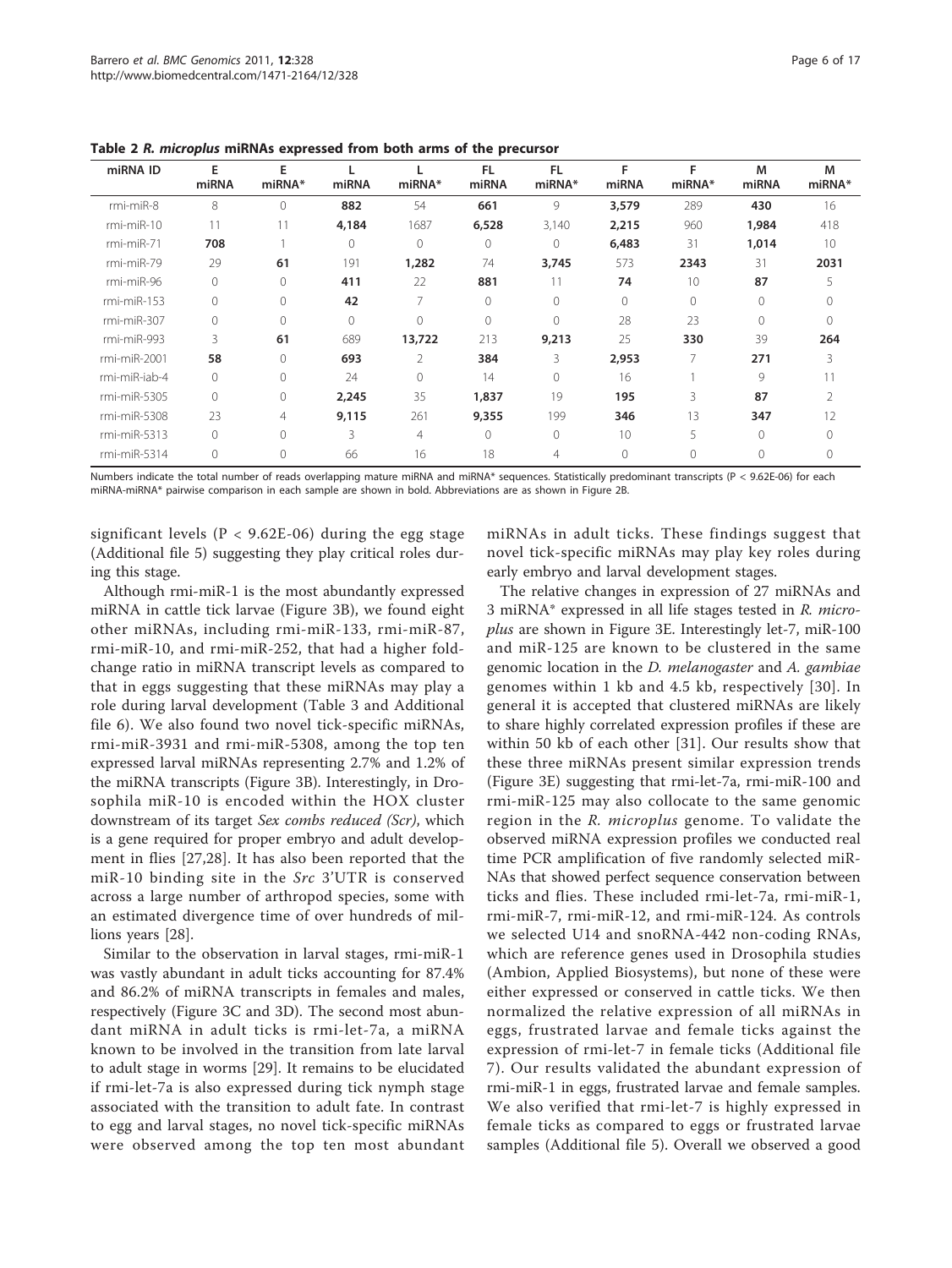<span id="page-6-0"></span>

locus was divided by the total number of reads overlapping all miRNA loci to calculate the percentage of transcripts overlapping each miRNA. Results are show for the top ten most abundant miRNAs in each sample. E) Normalized counts for selected miRNAs expressed in all life stages tested are shown. MiRNA\* or miRNA-complementary sequences are denoted with an asterisk.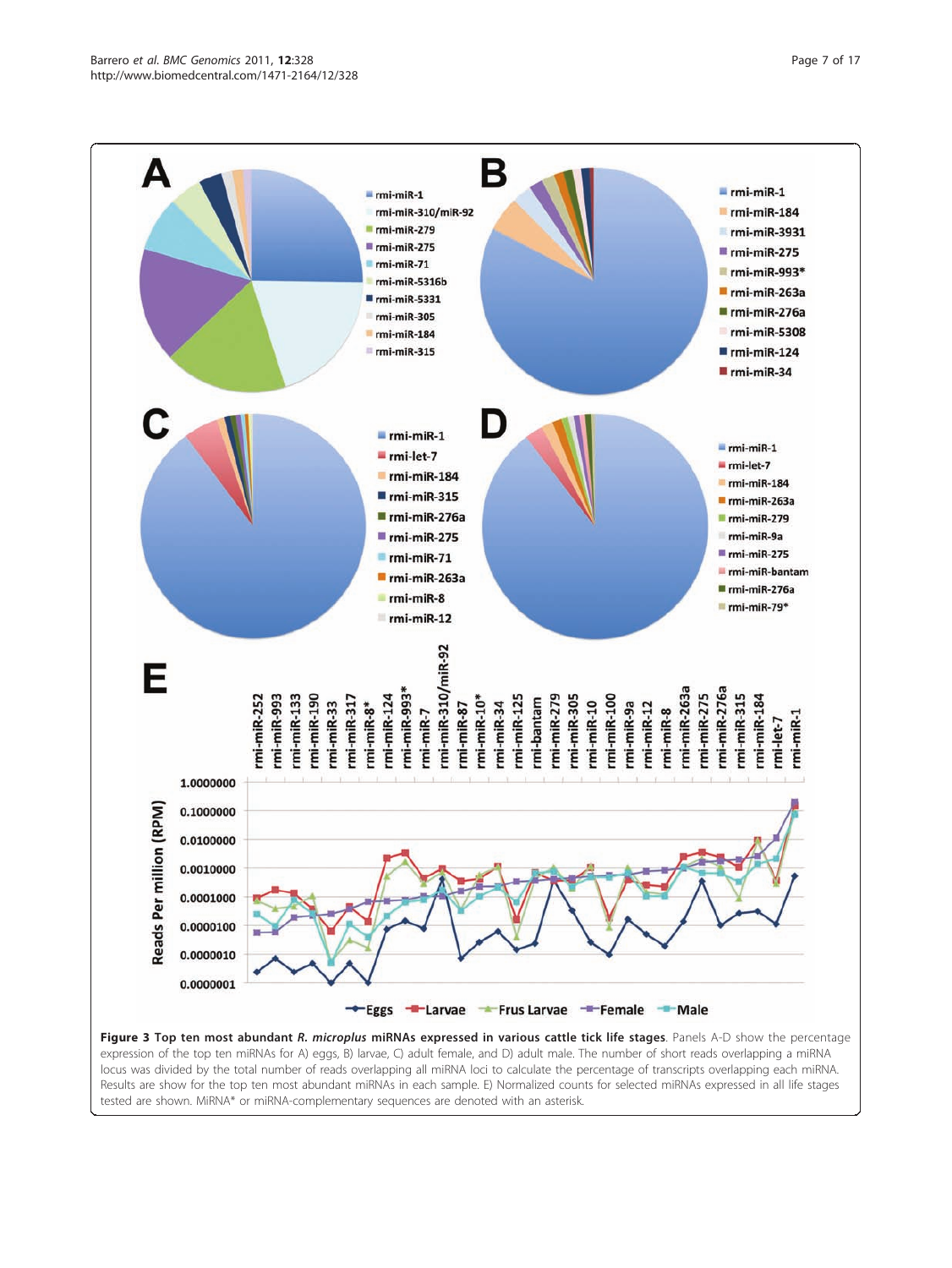<span id="page-7-0"></span>Table 3 Changes in tick miRNA expression between tick eggs and larvae.

| miRNA          | Eggs $(E)$ | Larvae (L) | L/E ratio |
|----------------|------------|------------|-----------|
| $rmi-miR-133$  |            | 525        | 404.3     |
| $rmi-miR-87$   | 3          | 1,385      | 355.6     |
| $rmi-miR-5308$ | 23         | 9,115      | 305.2     |
| $rmi-miR-10$   | 11         | 4,184      | 292.9     |
| $rmi-miR-252$  |            | 354        | 272.6     |
| $rmi-miR-124$  | 31         | 8,806      | 218.8     |
| $rmi-miR-184$  | 132        | 36,552     | 213.3     |
| rmi-miR-bantam | 10         | 2,746      | 211.5     |
| $rmi-miR-1$    | 2,242      | 602,619    | 207.0     |
| rmi-miR-276a   | 43         | 9,443      | 169.1     |
| $rmi-miR-34$   | 26         | 4.494      | 133.1     |
| $rmi-miR-263$  | 58         | 9,836      | 130.6     |

Selected miRNAs showing statistically significant up-regulation are shown in bold (P < 9.61E-06). The L/E expression ratio was calculated using normalized read per million counts for each miRNA. Complete list of miRNAs and statistics are shown in Additional file [6.](#page-14-0)

agreement between the trends observed in real time PCR quantification and high throughput small RNA sequencing.

#### Host-odour recognition triggers changes in tick miRNA expression

R. microplus normally parasitizes a single host and it is believed this host specificity depends on the specific detection of bovine phenolic compounds [\[32](#page-16-0)]. To evaluate if host odour recognition by ticks may trigger changes in miRNA expression we exposed tick larvae to its host for six hours without allowing the larvae to feed (frustrated larvae), and then we collected small RNA samples for high throughput sequencing. We found 57 miRNA expressed in frustrated larvae, of these 54 were also expressed in unexposed larvae (Additional file [3](#page-14-0)). There were six miRNAs expressed in unexposed larvae that were not detected in frustrated larvae, particularly rmi-miR-5315 that showed a significant lost in expression (Table 4 and Additional file [8\)](#page-14-0). Only rmi-miR-31a, rmi-miR-285a and rmi-miR-5329 were specifically detected in frustrated larvae, but none of these had significant expression levels ( $P < 9.62E-05$ ) (Additional file [8\)](#page-14-0). The major difference in miRNA expression found in frustrated larvae, as compared to un-exposed larvae, is the down-and up-regulation of 26 and 23 miR-NAs, respectively (P < 9.62E-05) (Additional file [8\)](#page-14-0). Among the most down regulated miRNAs in frustrated larvae are rmi-miR-317, rmi-miR-315, rmi-miR-33, rmimiR-87 and five tick-specific novel miRNAs including rmi-miR-5306, rmi-miR-5309, rmi-miR-5310, rmi-miR-5312 and rmi-miR-5314 (Table 4 and Additional file [8](#page-14-0)). Other significantly up-regulated miRNAs in frustrated larvae compared to unexposed larvae are rmi-miR-279,

Table 4 Exposure to host triggers changes in cattle tick miRNA expression.

| miRNA          | Larvae (L) | Frustrated larvae (FL) | FL/L ratio |
|----------------|------------|------------------------|------------|
| $rmi-miR-5315$ | 2,368      | 0                      | 0.00       |
| rmi-miR-317    | 178        | 16                     | 0.13       |
| rmi-miR-315    | 4,293      | 482                    | 0.16       |
| $rmi-miR-87$   | 1,384      | 193                    | 0.19       |
| rmi-miR5306    | 566        | 93                     | 0.22       |
| $rmi-miR-5314$ | 66         | 18                     | 0.38       |
| rmi-miR-993    | 690        | 214                    | 0.43       |
| rmi-miR-124    | 8,807      | 2,872                  | 0.45       |
| $rmi-miR-5312$ | 295        | 98                     | 0.46       |
| rmi-miR-5309   | 231        | 99                     | 0.59       |
| $rmi-miR-5310$ | 3,949      | 2,643                  | 0.92       |
| rmi-miR-5308   | 9,115      | 9,335                  | 1.42       |
| rmi-miR-184    | 36,552     | 51,481                 | 1.94       |
| $rmi-miR-10$   | 4,183      | 6,527                  | 2.15       |
| rmi-miR-5307   | 115        | 235                    | 2.83       |
| rmi-miR-96     | 412        | 882                    | 2.96       |
| $rmi-miR-79*$  | 1,283      | 3,746                  | 4.03       |
| rmi-miR-9a     | 1,541      | 5,835                  | 5.23       |
| rmi-miR-190    | 147        | 588                    | 5.49       |
| rmi-miR-279    | 1,429      | 5,919                  | 5.72       |

Selected miRNAs showing statistically significant up-regulation are shown in bold (P < 9.62E-05). The FL/L expression ratio was calculated using normalized read per million counts for each miRNA. Complete list of miRNAs and statistics are shown in Additional file [8.](#page-14-0)

rmi-miR-190, rmi-miR-79\*, rmi-miR-96, rmi-miR-5307 and rmi-miR-5308 ( $P < 9.62E-05$ ) (Table 4 and Additional file [8\)](#page-14-0). The identification of novel tick-specific miRNAs showing up and down-regulation upon exposure to the host make these molecules attractive candidates for further host-recognition functional studies.

#### Changes in miRNA expression between female and male adult ticks

There are significant morphological and behavioural differences between female and male ticks. To evaluate whether there are gender differences in the expression of miRNAs we inspected changes in the miRNA transcriptome between female and male adult ticks. We found 55 miRNAs expressed in adult cattle ticks, of these 46 were expressed in both females and males. We found two miRNAs, rmi-miR-5334 and rmi-miR-5336, specifically expressed in male ticks, while another seven miRNAs were detected in female ticks with four of these also expressed in larval stages (Figure [2D](#page-4-0)). The three miRNAs uniquely expressed in females were rmimiR-307, rmi-miR-5317a and rmi-miR-5318, which were expressed at low levels (Additional file [9](#page-14-0)). Among the miRNAs expressed in both females and males, 22 were up regulated in females ( $P < 9.62E-05$ ) including the let-7-complex miRNAs rmi-let-7a, rmi-miR-100 and rmi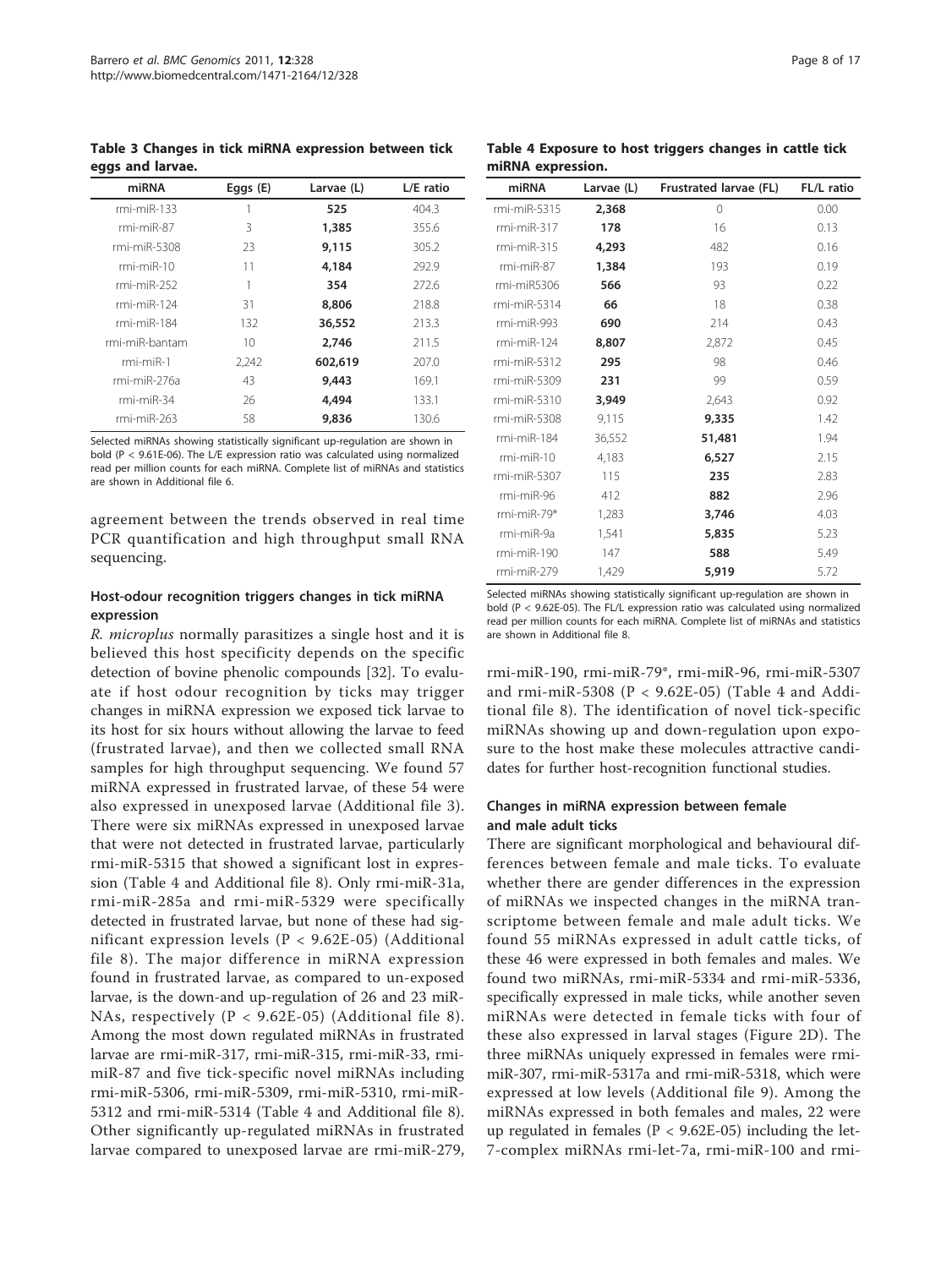miR-125 (let-C miRNAs) (Table 5 and Additional file [9](#page-14-0)). Although similar levels of up regulation of the former two miRNAs in females were observed, rmi-miR-100 showed an expression level similar to that in males. Differential accumulation of these let-7-C miRNAs, which were shown to co-transcribe as a single polycistronic primary transcript [[33](#page-16-0)], may be due to post-transcriptional processing of mature miRNAs from primary transcripts undergoing developmental regulation [[34-36\]](#page-16-0). Interestingly, loss of function of let-7 in Drosophila specifically affects female reproduction, while males retain fertility levels comparable to that in wild type flies [\[33](#page-16-0)]. It remains to be elucidated if the observed up regulation of rmi-let-7a in female ticks is required for maintaining both normal fertility and oviposition [[33\]](#page-16-0).

In male ticks we found 9 miRNAs up regulated in comparison to female ticks ( $P < 9.62E-05$ ) including rmimiR-133, rmi-miR-bantam, rmi-miR-279 and rmi-miR-310/miR-92 (Table 5 and Additional file [9\)](#page-14-0). It is intriguing to observe the up regulation of two known antiapoptotic miRNAs, rmi-miR-bantam and rmi-miR-133 in adult males [\[37,38](#page-16-0)]. MiR-133 and miR-1 are preferentially expressed in cardiac and skeletal muscles in Xenopus laevis [\[39](#page-16-0)] both have opposing effects, with miR-1 being rather pro-apoptotic [[38\]](#page-16-0). Interestingly, miR-1 level was shown to significantly increase in response to oxidative stress [[38](#page-16-0)]. In ticks blood digestion has been suggested to be a source of oxidative stress [[40,41\]](#page-16-0). This is particularly relevant for female ticks that ingest large volumes of blood (about 100-fold their own weight) in

Table 5 Changes in tick miRNA expression between adult female and male ticks.

| miRNA              | Female (F) | Male (M) | F/M ratio |
|--------------------|------------|----------|-----------|
| rmi-miR-2001       | 2,953      | 271      | 10.44     |
| $rmi-miR-8$        | 3,578      | 429      | 7.98      |
| $rmi-miR-12$       | 3,275      | 423      | 7.40      |
| $rmi-miR-71$       | 6,483      | 1,014    | 6.13      |
| $rmi-miR-315$      | 8,471      | 1,350    | 6.01      |
| rmi-let-7          | 47,957     | 8,650    | 5.31      |
| $rmi-miR-125$      | 1,436      | 267      | 5.14      |
| $rmi-miR-1$        | 872,047    | 298,763  | 2.80      |
| rmi-miR-276a       | 7,574      | 2,689    | 2.70      |
| $rmi-miR-275$      | 6,800      | 2,749    | 2.37      |
| rmi-miR-5305       | 195        | 87       | 2.15      |
| $rmi-miR-100$      | 2,403      | 1,937    | 1.19      |
| rmi-miR-310/miR-92 | 446        | 700      | 0.61      |
| $rmi-miR-279$      | 1,772      | 3,103    | 0.55      |
| rmi-miR-bantam     | 1,550      | 2,738    | 0.54      |
| $rmi-miR-133$      | 80         | 322      | 0.24      |

Selected miRNAs showing statistically significant up-regulation are shown in bold (P < 9.62E-05). The F/M ratios were calculated using normalized reads per million counts for each miRNA. Complete list of miRNAs and statistics are shown in Additional file [9](#page-14-0).

preparation for the laying of about 2,000 to 3,000 eggs [[42\]](#page-16-0), while males rarely feed on blood [\[43](#page-16-0)]. Interestingly, apoptosis of salivary glands prior to oviposition in female ticks was reported for Dermacentor variabilis [[44\]](#page-16-0) and R. microplus [[45\]](#page-16-0). Surprisingly R. microplus female ticks presented apoptosis just after 24 hours of host detachment [[45\]](#page-16-0) contrasting with the 5 days required for D. variabilis female ticks [[44\]](#page-16-0). These observations suggest that in R. microplus molecular changes are likely to occur prior to female detachment from the host that predispose them for a rapid onset of apoptosis and consequently facilitating egg laying. This notion correlates with the observed significant up regulation of rmi-miR-1 in semi-engorged females as compared to males (Table 5). It remains to be elucidated if bloodmediated oxidative stress in R. microplus contributes to the increased expression level of rmi-miR-1 in females and if this miRNA exercise pro-apoptotic activities similar to its X. laevis miR-1 counterpart [\[38\]](#page-16-0) that would ultimately facilitate egg laying.

#### microRNA expression in selected tick organs

Primary target organs for cattle tick control are the gut, salivary glands and ovaries of adult female ticks. Nearly 13.3 million short reads were generated for these three organs, of these 790,821 and 5,759 short reads were mapped onto evolutionary conserved and novel tick-specific miRNA loci, respectively (Table [1B\)](#page-2-0). To compare global miRNA expression levels between these samples we normalized all mapped miRNA transcripts in each sample as reads per million. The tick gut sample showed 2-fold and 5-fold higher relative amount of miRNA transcripts as compared to salivary glands and ovaries samples, respectively (Additional file [10A\)](#page-15-0). These differences were due to the larger amount of transcripts mapped onto evolutionary conserved miRNA loci in the gut sample as compared to salivary gland and ovary samples (Additional file [10A](#page-15-0)). We found 68 miRNAs expressed in all tested tick organs with 50 (6 novel), 50 (9 novel) and 49 (13 novel) expressed in gut, salivary glands and ovaries, respectively (Additional file [10B\)](#page-15-0). A comparison of R. microplus miRNAs found in female tick organs with those found in whole semi engorged adult females revealed that 36 miRNAs were commonly expressed in all samples (Additional file [10B\)](#page-15-0). Interestingly the majority of the commonly expressed R. microplus miRNAs (94.6%) in tick organs corresponded to known miRNAs in other species, while 18 of the 20 organ-specifically expressed miRNAs found in this study correspond to novel tick-specific miRNAs (Additional file [10C\)](#page-15-0). Most of the novel tick specific miRNAs were expressed at low levels except for rmi-miR-5307 found in all three organs and rmi-miR-3931 present in adult female tick ovaries (Additional file [11](#page-15-0)).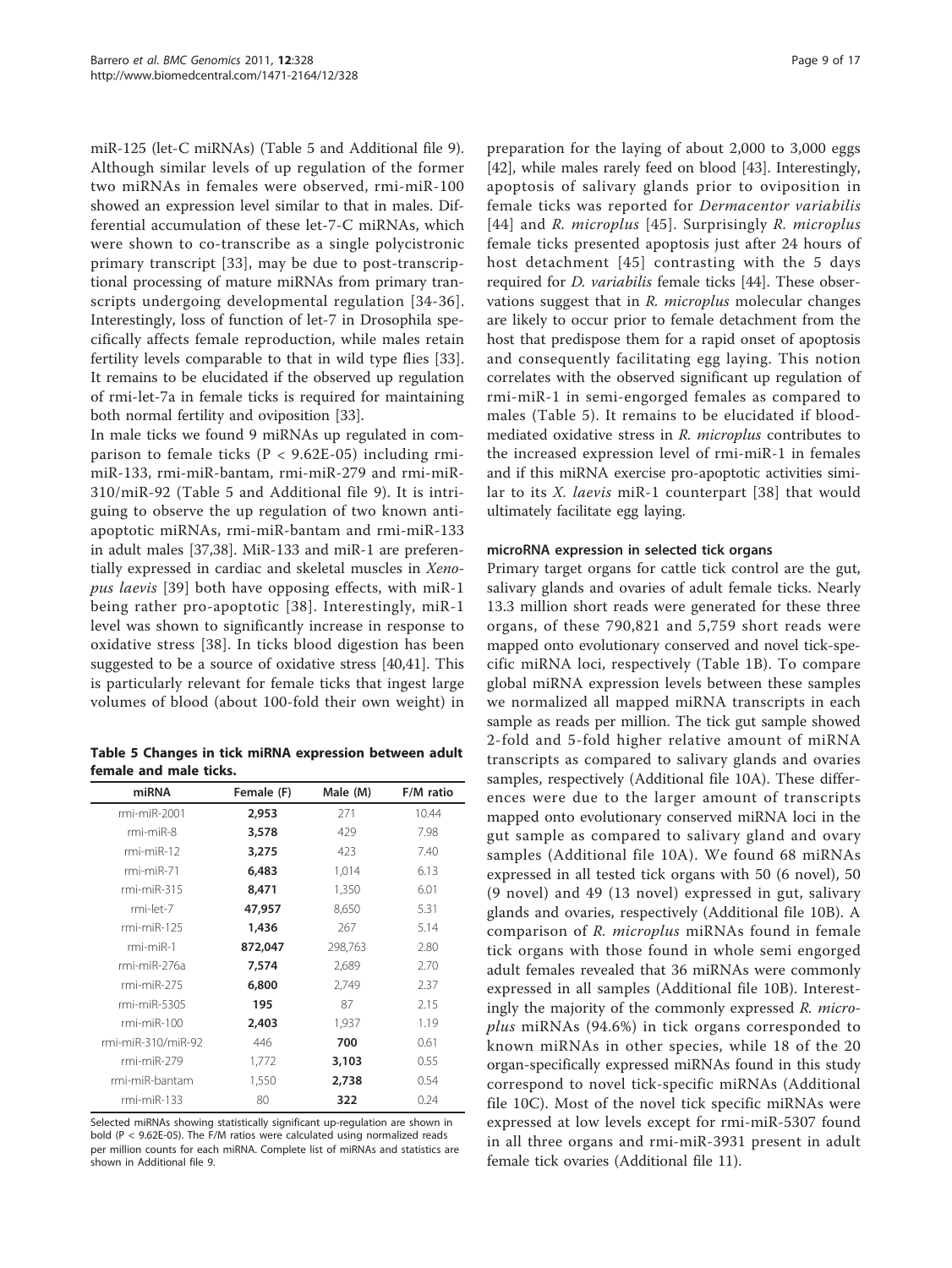Similar to what we observed for life stage samples, rmi-miR-1 was the most abundantly expressed miRNA in all sampled organs accounting for  $~81-83\%$  of the identified R. microplus miRNA transcripts in ovaries and gut, and for 43.1% of the miRNA transcripts in salivary glands (Additional file [11](#page-15-0)). Other highly expressed miR-NAs in salivary glands are rmi-let-7a (15.1%), rmi-miR-275 (10.5%), rmi-miR-263a (5.0%) and rmi-miR-71 (4.2%) (Additional file [11\)](#page-15-0). Recently, two studies have reported the secretion of miRNAs into the saliva [[46](#page-16-0),[47](#page-16-0)]. Interestingly, among the most abundantly expressed R. microplus miRNAs in salivary glands, only let-7 orthologs were found expressed in human salivary glands [\[46,47](#page-16-0)]. The expression of let-7 in the salivary glands of ticks and vertebrates suggests a functional role for this miRNA throughout the evolution of this organ.

#### Global comparison of miRNA expression in cattle ticks

To evaluate similarities in the global tick miRNA expression pattern among all samples we conducted a hierarchical clustering as described by Eisen et al. [\[48](#page-16-0)] and found that there is low miRNA diversity in eggs, while larvae and female ticks samples showed a large diversity of expressed miRNAs (Figure [4](#page-10-0)). Adult female tick salivary glands and gut samples clustered together with adult tick samples showing high expression of various miRNAs, but also having unique signatures owing to the presence of tissue-specific miRNAs. Interestingly most of the identified R. microplus miRNAs with known counterpart in other species showed high expression levels in most tick life cycle stages and tick organs, while the identified novel tick-specific miRNAs presented more restricted expression patterns accounting for the majority of the tick life stage-specific and tissuespecific R. microplus miRNAs.

D. melanogaster has 151 annotated miRNAs [[15](#page-15-0)], of these 61 miRNAs are closely located  $(= < 2 \text{ kb})$  in 17 genomic clusters (Additional file [12](#page-15-0)). We found tick miR-NAs overlapping five of these clusters, including the miR-100:miR-125:let-7, miR-275:miR-305, miR-2a-2:miR-2a-1:miR-2b-2, and miR-310:miR-311:miR-312:miR-313: miR-991:miR-992 clusters (Additional file [12\)](#page-15-0). To infer if these clusters may also be conserved in the cattle tick genome we analysed the co-expression pattern of tick miRNAs across all samples. We observed correlated coexpression profiles of tick miRNAs overlapping two D. melanogaster clusters, miR-100:miR-125:let-7 and miR-275:miR-305 indicating that these clusters may also be conserved in the cattle tick genome (Additional file [12](#page-15-0)).

#### Evolutionary conservation of R. microplus miRNAs

We conducted an evolutionary analysis to determine if miRNAs found in R. microplus were perfectly conserved or accumulated nucleotide changes since the last common available ancestor (See Methods). We collected all available miRNAs [\[15](#page-15-0)] and for those overlapping the identified R. microplus miRNAs we determined the ancestral sequences using a Maximum Likelihood approach [[49](#page-16-0),[50\]](#page-16-0) under the Junkes-Cantor model [[51](#page-16-0)] using a tree topology similar to that shown in Figure [5A](#page-11-0) (modified from [[21](#page-15-0)]). We found that 73% of the R. microplus miRNAs were perfectly conserved since at least 241 MYA with 11, 5, 15 and 6 miRNAs conserved since the Nephrozoan, Protostomian, Arthropoda and Ixodidae ancestor, respectively (Figure [5B](#page-11-0)). Only 27% of the R. microplus miRNAs presented nucleotide substitutions unique to the R. microplus lineage. These unique miRNAs can be further divided into three groups: 1) unique miRNA variants in R. microplus for which a protostomian ancestral sequence is available (Rmi-I), 2) duplicated copies of R. microplus miRNAs (Rmi-II), and 3) unique R. microplus miRNAs for which an ancestral sequence is not available and only ortholog sequences in the insecta lineage are known (Additional file [13\)](#page-15-0).

We next examined the number of nucleotide substitutions found in each of the above subsets of R. microplus miRNAs by comparing against an ancestral sequence if it can be unambiguously determined (i.e. a R. microplus miRNA perfectly conserved since the Arthropoda ancestor was compared against the Protostomian ancestral miRNA sequence or an earlier ancestral sequence if available). In cases where no ancestral sequences are available owing to the gain of that miRNA in a more recent ancestor the number of base substitutions was recorded as zero (i.e. a miRNA that was gained in the Arthropoda ancestor and since then have not accumulated nucleotide substitutions in R. microplus). The average number of nucleotide substitutions was then calculated for each subset. We determined 0, 0.25, 0.8 and 1.0 average nucleotide changes for R. microplus miRNAs conserved since the Nephrozoan (Rmi-NA), Protostomian (Rmi-PA), Arthropoda (Rmi-AA) and Ixodiade (Rmi-IA) ancestor, respectively (Figure [5C\)](#page-11-0). Furthermore we found 2.2 and 1.3 average nucleotide changes in R. microplus miRNA unique variants (Rmi-I) and duplicated miRNAs (Rmi-II) (Figure [5C](#page-11-0)). Interestingly the average number of nucleotide substitution in miRNAs was directly proportional to the evolutionary time of the ancestor where the oldest conserved miR-NAs showed the least amount of nucleotide changes while more recently acquired miRNAs showed slightly increased number of nucleotide changes. Recently, gain of miRNA genes in Metazoan species was suggested to be associated with the increase in morphological complexity [[21\]](#page-15-0). Our findings correlate with the notion that perfectly conserved miRNAs since for example the Nephrozoan ancestor may regulate key basic processes common to a range of animal species and therefore be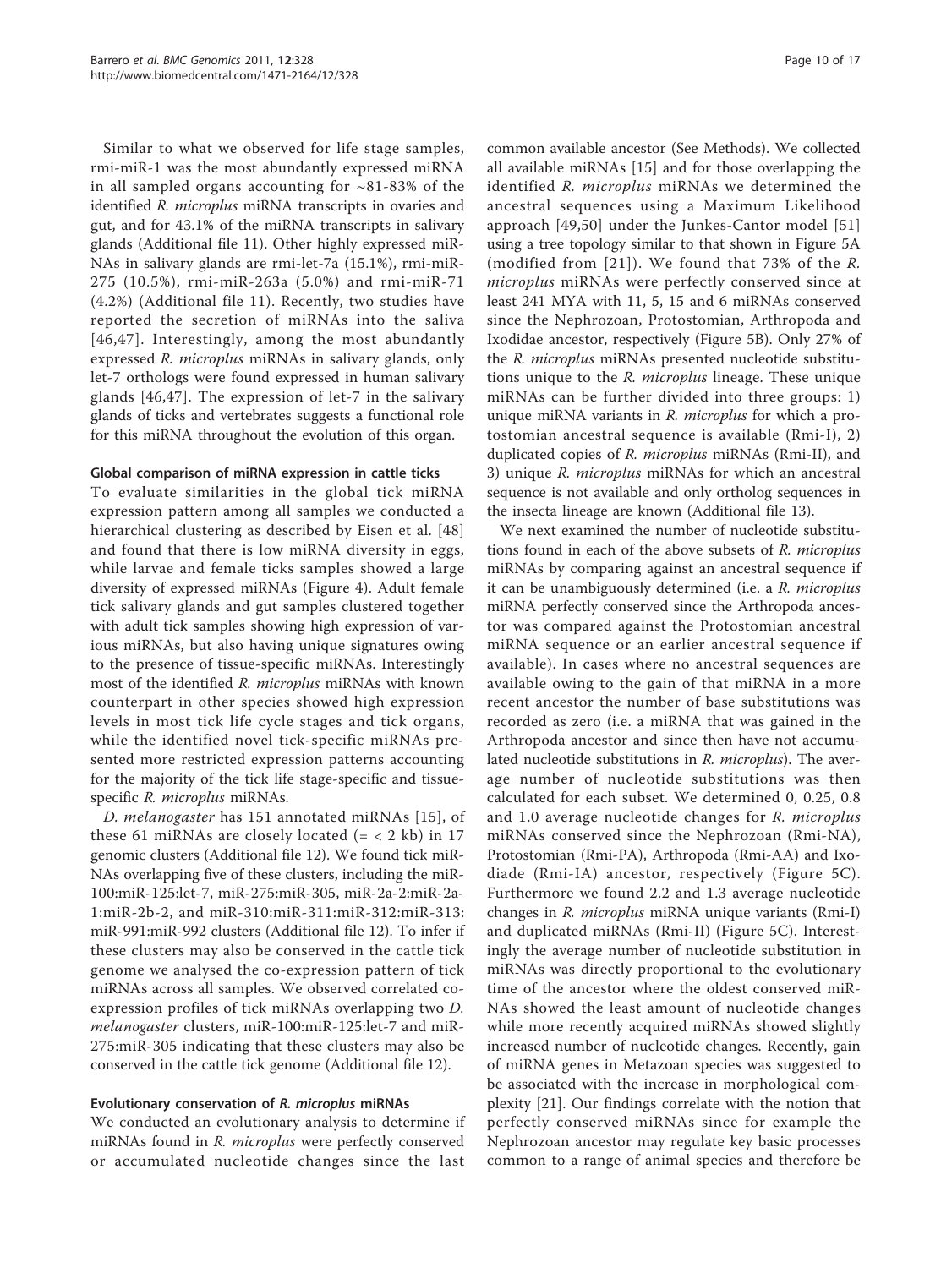<span id="page-10-0"></span>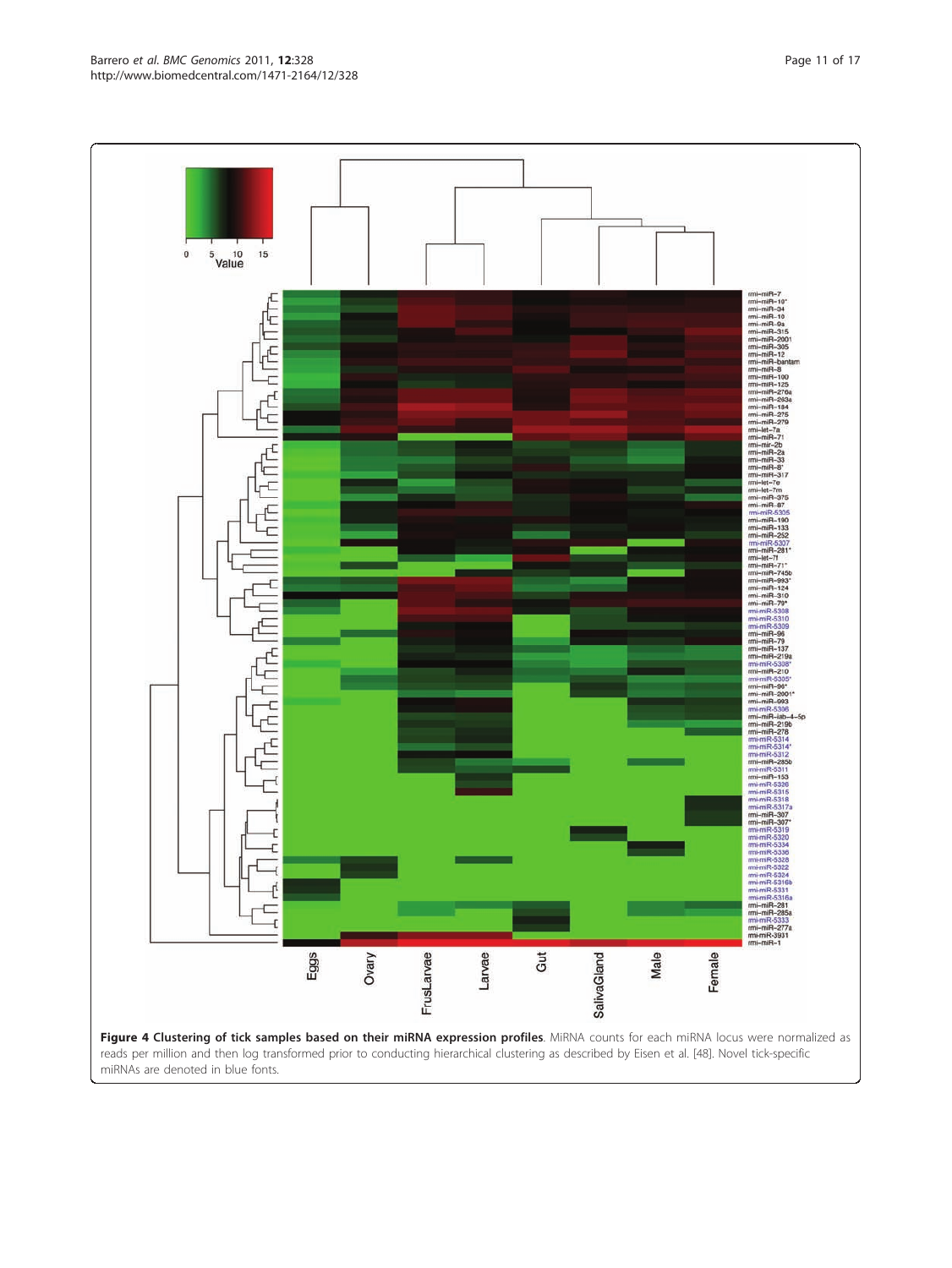<span id="page-11-0"></span>

under stronger selective pressure to remain unchanged throughout the evolution, while those miRNAs more recently acquired or perfectly conserved since a more recent ancestor such the Arthropoda ancestor may play more specific roles for these species.

We further interrogated the position of the nucleotide substitutions for each of the above subsets as compared to an ancestral sequence and found no base substitutions overlapping the mature miRNA seed (positions 2-8) in all the identified R. microplus miR-NAs (Figure 6A). R. microplus miRNAs conserved since the Protostomian, Arthropoda and Ixodidae ancestor preferentially accumulated nucleotide changes in the 3' end of the mature miRNAs (Figure 6A and Additional file [12](#page-15-0)). MiRNAs that are unique variants to R. microplus particularly those that have a reference Protostomian ancestral sequence or are duplicated miRNAs showed base substitutions in the middle (positions 9 to 12) and 3'end (positions 17 to 23) (Figure 6B). Only unique miRNAs variants without a reference ancestral sequence but with ortholog genes in insecta (Rmi-III) showed an apparent uniform distribution of nucleotide changes from position 9 to 23, but this is likely due to independent accumulated nucleotide substitution in the chelicerata and insecta lineages since the last common Arthropoda ancestor. We also observed that D. melanogaster and A. gambie tend to have an increased number of base substitutions as



compared to R. microplus (Additional file [13](#page-15-0) and data not shown).

To determine if similar biases in nucleotide substitutions are observed in miRNA\* sequences we evaluated nucleotide changes in seven miRNA\* (rmi-miR-10\*, rmimiR-281\*, rmi-miR-307\*, rmi-miR-71\*, rmi-miR-8\*, rmimiR-993\*, rmi-miR-iab-4-3p) for which ortholog sequences are available among insecta species or in Lottia gigantea (Mollusca) for miR-281\*. Figure 6C shows that most miRNA\* sequences accumulated preferential base substitutions in position 1, in the middle (positions 9 to 12) and the 3'end. Only rmi-miR-iab-4-3p accumulated base substitutions preferentially towards the 5'end, but these nucleotide changes are compensatory mutations to those found in the mature rmi-miR-iab-4-5p sequence (Additional file [13](#page-15-0)) to maintain a proper premiRNA structure (data not shown). Based in our results it is apparent that miRNA\* sequences have similar selective pressure to that of mature sequences to avoid base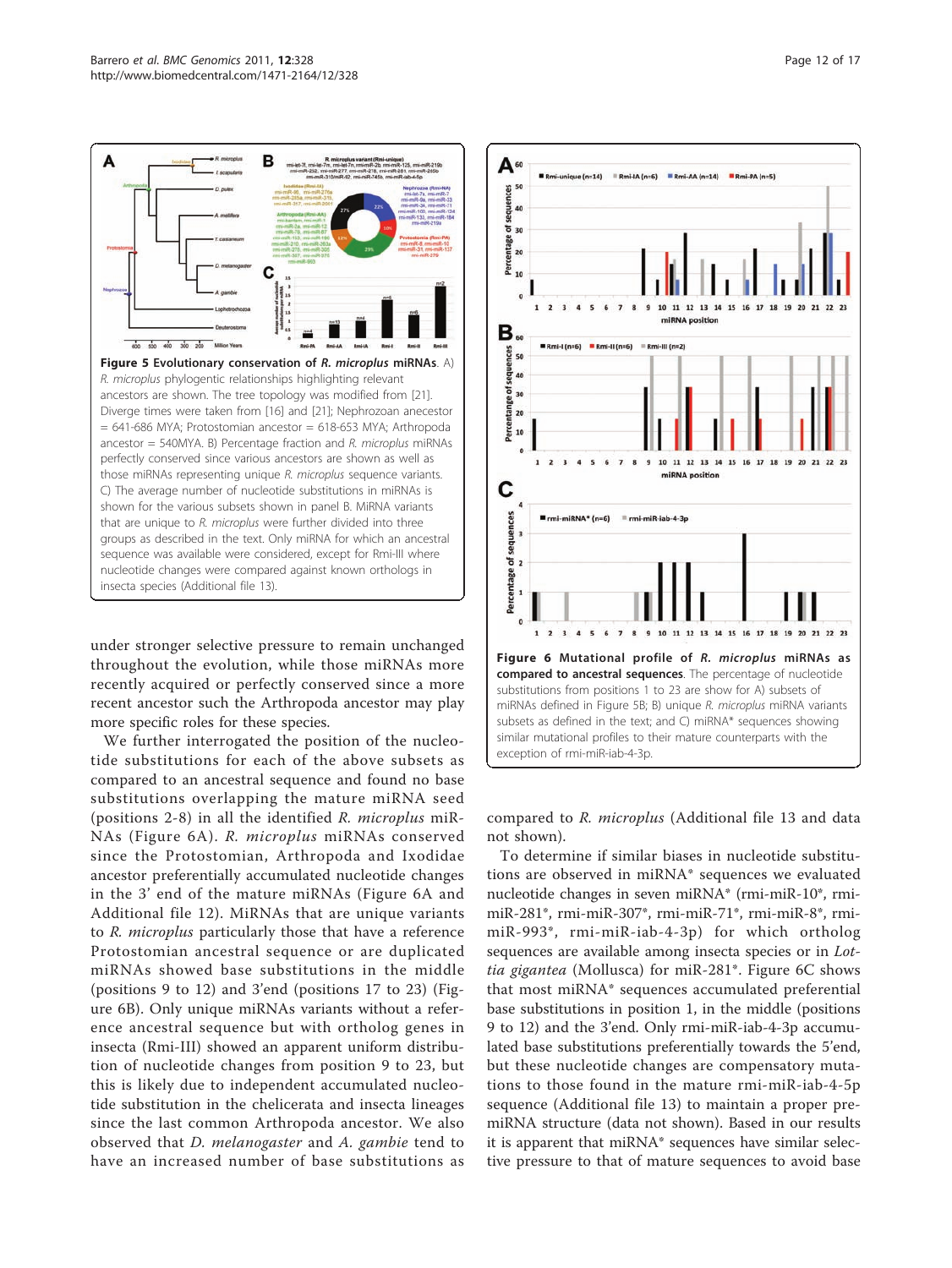substitutions in the 'miRNA\* seed' sequence (positions 2-8) despite this region being complementary to the 3'end portion of the mature miRNA where most base substitutions are accumulated. These findings suggest that R. microplus miRNA\* sequences may play regulatory roles similar to their mature counterparts and this view is further supported by the significantly higher expression level of rmi-miR-79\*, rmi-miR-281\* and rmimiR-993\* as compared to their mature miRNA complementary sequences (Additional file [3](#page-14-0)).

#### Seed shifting of R. microplus miRNAs

The displacement of the miRNA seed (positions 2-8) towards either the 5' or 3' is referred as 'seed shifting' [[21](#page-15-0)]. As shown in Additional file [13](#page-15-0) we found three R. microplus miRNAs showing one-nucleotide seed shifting with two of these (rmi-miR-79 and rmi-miR-137) and a third miRNA (rmi-miR-iab-4-5p) displacing the seed towards the 3' and 5', respectively. Interestingly seed shifting in miR-79 was not observed in the sister taxon I. scapularis nor the crustacean Daphnia pulex with which rmi-miR-79 shares perfect sequence identity. Seed shifting of miR-79 was also found in Capitella teleta (Annelida) and insecta species, but not in their sister taxon, namely, Mollusca and Crustacea, respectively. These findings suggest that miR-79 underwent three independent seed shifting events of one-base displacement towards the 3' end in R. microplus, C. teleta and insecta ancestor lineages. We also found two independent seed shifting events for miR-137 one in R. microplus and another among insecta species (A. mellifera and T. castaneum) but not in their sister taxon Daphnia pulex (Additional file [13\)](#page-15-0). The observed consistency in the seed shifting direction in independent events suggests that this phenomenon may be under selective pressure.

In our data only rmi-miR-iab-4-5p represents an example of seed shifting unique to the R. microplus lineage, but this miRNA is an exceptional example as both mature and star sequences have also accumulated a large number of base substitutions (Additional file [13](#page-15-0)). Despite the observed seed shifting and nucleotide substitutions changes the expression level of the mature rmimiR-iab-4-5p is 5.2-fold higher than that of rmi-miRiab-4-3p, which is consistent with the 5.4-fold higher expression level of dme-miR-iab-4-5p as compared to dme-miR-4-3p [\[15](#page-15-0)]. These findings suggest that despite the various molecular changes that can take place in a miRNA-miRNA\* duplex, the expression ratio at which these molecules are found expressed in distinct taxa remains unchanged reflecting that other mechanisms may regulate the dosage at which each molecule is present to properly control downstream targets.

#### Conclusions

This study has identified 87 R. microplus miRNAs being 51 of these known in other species including 36 in I. scapularis. Overall we found 72 rmi-miRNAs expressed in various cattle tick life stages and 67 rmi-miRNAs expressed in the adult female tick gut, salivary glands and ovaries. Novel tick-specific miRNAs account for the majority of the life-stage and organ-specific expression profiles found in R. microplus miRNAs and represent attractive targets for further functional studies. We provide insights into the evolutionary conservation of R. microplus miRNAs revealing that the majority of anciently acquired miRNAs remain perfectly conserved, while more recently acquired miRNAs tend to accumulate more nucleotide substitutions in the middle and 3' portion of mature miRNA and miRNA\* sequences. Our findings correlates with the notion that long-lived miR-NAs are likely to play crucial roles in a wide range of animal species, probably closely related to the acquisition of new organ identities and higher complexity, and therefore be under a stronger selective pressure to remain unchanged as compared to more recently acquired miRNAs.

## Methods

#### Tick sampling

The ticks used in this study were obtained from the tick colony (Non-Resistant Field Strain–NRFS) maintained at the Animal Research Institute (Qld Primary Industries & Fisheries), Yeerongpilly, Queensland [[52](#page-16-0)]. Semiengorged 17-day-old females for the dissections were collected in sterile 5 mL screw top containers (Nalgene, Rochester, NY, U.S.A.) and transferred to the laboratory. Dissections were carried out within the hour after collection. Prior to dissection, the ticks were rinsed with 0.1% DEPC-treated water. Semi-engorged females were fixed on double-sided adhesive tape inside an 8 cm culture dish placed on ice and covered with a few drops of ice-cold sterile PBS. An incision was made with a sterile razor blade just above the right spiracle, starting at the right side of the capitulum and ending the cut at the left side of the capitulum. The dorsal cuticle was then lifted with a pair of dissection tweezers. The salivary gland, midgut and ovary were then removed and homogenized by freezing in liquid nitrogen and ground to powder using sterile RNase ZAP-treated (Applied Biosystems, CA, USA) mortars and pestles. Whole R. microplus females (17 days old,  $n = 10$ ) and males (17 days old,  $n = 10$ ) collected from the under-side of semiengorged females were also processed for miRNA extraction. After rinsing in DEPC-treated water, the adult ticks were frozen in liquid nitrogen and subsequently crushed and ground to powder using a sterile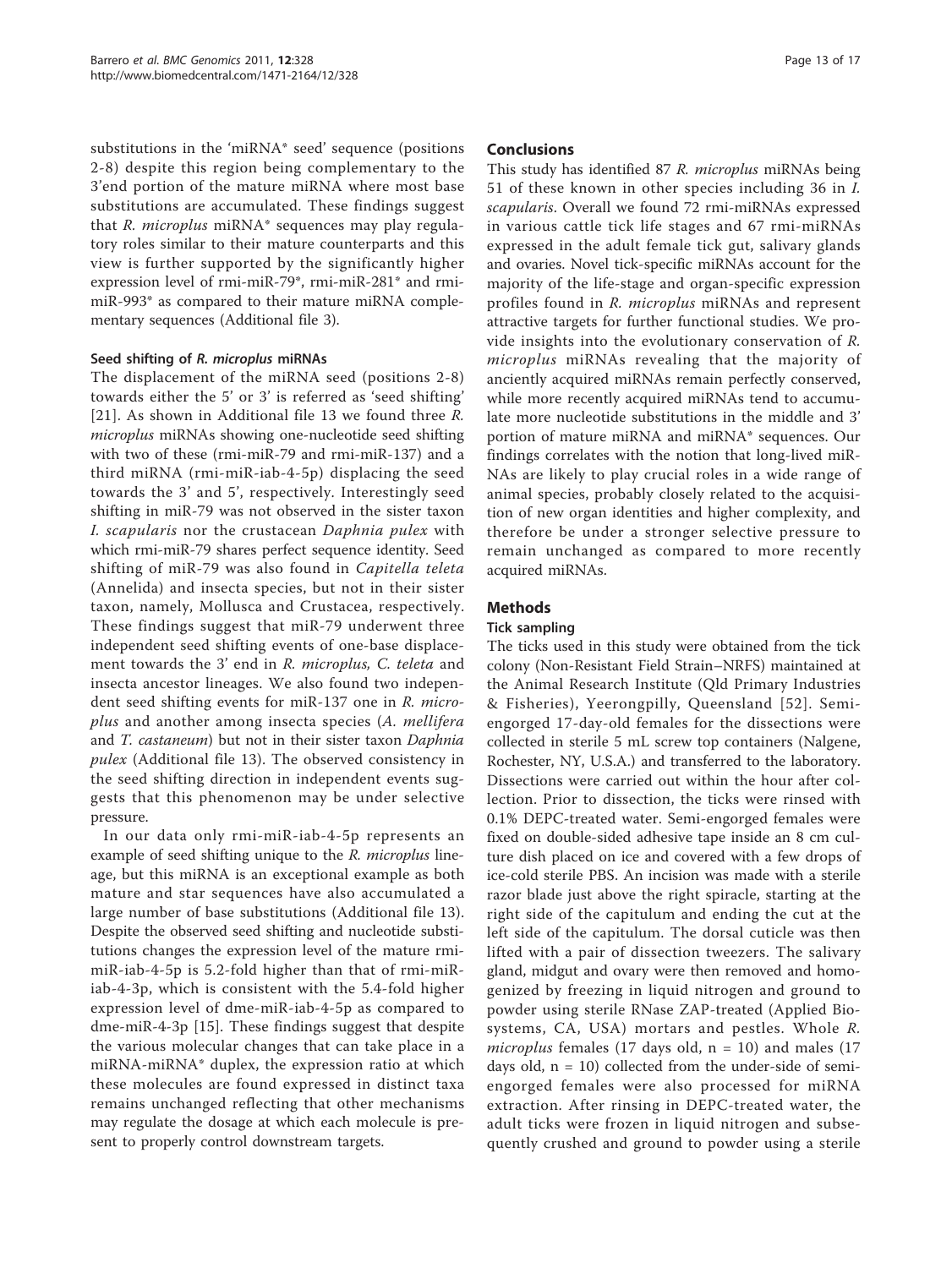mortar and pestle. Approximately 2 g of NRFS strain larvae incubated for 21 days in 1 g batches were obtained for miRNA extractions. One batch of larvae were exposed to the host for 6 hours in a mesh bag attached to the host inside a collar without being able to establish feeding (frustrated larvae). Eggs were also collected into sterile tubes up to 7 days after laying by fully-engorged females. Both larval samples were homogenized by freezing in liquid nitrogen and ground to powder using sterile mortar and pestle. Total RNA and/ or enriched small RNA fraction was isolated from the whole adult ticks (male and female 17 days old), larvae, frustrated larvae, eggs and dissected female tick organs using the mirVana microRNA isolation kit as described in the manufacturer's instructions (Ambion, Applied Biosystems).

## RNA isolation

Total RNA or enriched small RNA fractions were prepared from eggs, larvae (unfed and frustrated), adult male and adult female as well as from adult female gut, salivary glands and ovaries. All these samples were ground in liquid nitrogen using a sterile mortar and pestle, and then the RNA was isolated using the mirVana microRNA isolation kit according to manufacture's instructions (Ambion, Applied Biosystems). RNA samples for each condition were collected in triplicate (each as a pool of individuals) and these were kept at -80°C until deep sequencing or real time PCR analysis as described below.

## Small RNA library construction and sequencing

For small RNA library construction and deep sequencing, RNA samples were prepared as follows: for each life cycle stage or tick organ equal quantities (5-7 μg) of enriched small RNA fraction or total RNA isolated from three independent pools as described above were pooled. Approximately 10 μg of enriched small RNA fraction or 20 μg of total RNA representing each life stage or a tick organ were submitted to Illumina/Solexa service provider (GeneWorks, Australia) for sequencing.

In brief, the sequencing was performed as follows: RNA was purified by polyacrylamide gel electrophoresis (PAGE), to enrich for molecules in the range of 18–30 nt, and ligated with proprietary adapters to the 5' and 3'-end termini of the RNA. The samples were used as templates for cDNA synthesis. The cDNA was amplified with 18 PCR cycles to produce sequencing libraries that were subjected to Illumina/Solexa's proprietary sequencing-by-synthesis method.

## Real time PCR amplification

Tick miRNAs identically conserved in D. melanogaster including let-7, miR-1, miR-7, miR-12 and miR-124 were selected and TaqMan miRNA assays against these miRNAs were purchased from Applied Biosystems. A total of 10 ng of enriched small RNA fraction for each individual eggs, larvae and female tick samples was used to amplify the miRNAs for up to 50 cycles in a Roto-Gene 3000 termal cycler.

## Bioinformatics data analysis

Several short read aligners including Maq [[53\]](#page-16-0), SOAP [[54](#page-16-0)], RMAP [[55](#page-16-0)], Novoalign<http://www.novocraft.com>, Bowtie [\[56](#page-16-0)] and BWA [\[57](#page-16-0)] were selected to evaluate their mapping performance using simulated short reads. 36-bp simulated short reads were generated using MAQ-simulate with mutation rates of 0.1% to up to 16.0%, and introducing read errors using the file simdata/simupar. dat file from the MAQ data installation [[53](#page-16-0)]. Using default parameters of each tool simulated short reads were mapped onto the human and/or the Arabidopsis genomes (Additional file [2\)](#page-14-0). As the originating position of the simulated reads are known the fraction of true positive aligned reads was calculated as [Number of correctly aligned reads/Total number of simulated reads]. Conversely we can also calculate the proportion of false positive aligned reads as [Number of incorrectly aligned reads/Total number of simulated reads]. Based on our results (Additional file [3\)](#page-14-0) we selected Novoalign for aligning our sequenced cattle tick short reads onto the D. melanogaster genome using its default parameters [http://](http://www.novocraft.com) [www.novocraft.com.](http://www.novocraft.com) The D. melanogaster (dme\_r5.32) genome was downloaded from FlyBase<http://flybase.org>. We removed short reads mapped with quality alignment scores of zero (Q0), which correspond to reads mapped to two or more locations on the reference genome with identical quality alignment scores. We then conducted a manual inspection of the short reads overlapping known Drosophila miRNA loci to confirm the accuracy and sequence conservation of tick miRNAs aligned onto the Drosophila genome.

To identify novel miRNAs we aligned cattle tick short reads from each sample onto the draft genome of Ixodes scapularis (IscaW1.1; 369,459 contigs) and R. microplus draft genomic contigs that were recently sequenced and assembled by our group (Bellgard et al. submitted; 175,226 contigs encoding a total of 144,709,321 bp). We then utilized MiRDeep to identify known and novel miRNA candidates as previously described [[58\]](#page-16-0). The identified miRNAs were then compared against 37 known *I. scapularis* miR-NAs (miRBase rel. 17.0); matching hits were removed from the novel miRNA candidate dataset. The remaining candidate miRNAs were then subjected to clustering analysis with other known insect miRNAs using MEGA5 [[51](#page-16-0)]. Candidate novel miRNAs with significant similarity to other known miRNAs were removed from the downstream analysis. To assess the conservation of novel miRNAs in other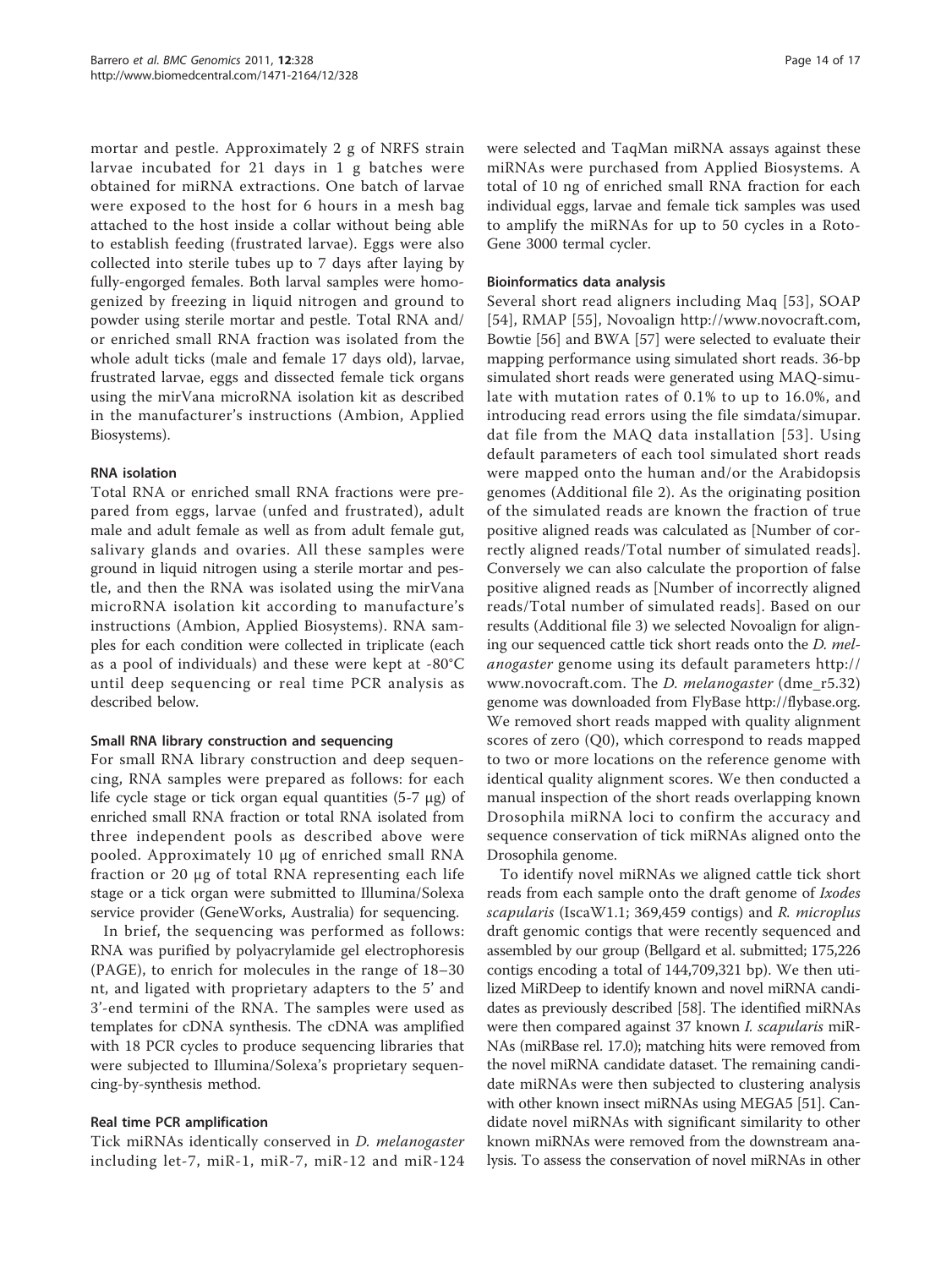<span id="page-14-0"></span>genomes we downloaded from VectorBase [http://www.vec](http://www.vectorbase.org)[torbase.org](http://www.vectorbase.org) the genomes of Anopheles gambiae (AgamP3), Aedes aegypti (AaegL1), Pediculus humanus (PhumU1) and Culex quinquefasciatus (CpipJ1). The Nasonia vitripennis (Nvit\_2.0) genome was downloaded from the Nasoria Genome Project<http://www.hgsc.bcm.tmc.edu>. We downloaded from UCSC Genome Bioinformatics resource<http://hgdownload.cse.ucsc.edu> the following genomes: Drosophila pseudoobscura (dp4), D. ananassae (droAna3), D. erecta (droEre2), D. grimshawi (droGri2), D. mojavensis (droMoj3), D. virilis (droVir3), D. willistoni (droWil1), D. yakuba (droYak2), Tribolium castaneum (Tcas 2.0) and Apis mellifera (Amel\_4.0). Novel R. microplus miRNA mature and star sequences were then aligned onto all the above genomes using Bowtie [[56\]](#page-16-0) and BLAT [[59](#page-16-0)]. Positive hits were further inspected for typical precursor miRNA secondary structure using RNAfold [\[60](#page-16-0)].

## Statistical analysis

Statistically significant changes in miRNA expression between samples was calculated using four statistical tests including Pairwise Audic & Claverie test (AC), Pairwise Chi sq. test (Chi2  $\times$  2) and Multiple Chi sq. test (Chi) as previously described by Romualdi et al. [[61\]](#page-16-0). Bonferroni correction was applied to the data and significant thresholds of 9.62E-05 or 9.62E-06 were defined depending on the comparisons.

## Evolutionary analysis

We conducted an evolutionary analysis to determine if miRNAs found in R. *microplus* were perfectly conserved or accumulated nucleotide changes since the last common ancestor based on available sequences for each miRNA (miRBase release 17). Multiple sequence alignments for each miRNA were generated using ClustalW [[62](#page-16-0)] within the MEGA5 package [[51\]](#page-16-0). Ancestral sequences were determined using a Maximum Likelihood method [[49](#page-16-0),[50](#page-16-0)] under the Junkes-Cantor model [[63\]](#page-16-0) using a tree topology similar to that shown in Figure [5A](#page-11-0) (modified from [[21\]](#page-15-0)). We then compared each R. microplus miRNA sequence against the respective inferred ancestral sequence (Additional file [13](#page-15-0)) and determined if each R. microplus miRNA was perfectly conserved since the Nephrozoan, Protostomian, Arthropoda or Ixodidae ancestor or if it represented a unique nucleotide variant in the R. microplus lineage (Figure [5A](#page-11-0) and [5B\)](#page-11-0). This resulted in a classification of each miRNA into one of the following categories: 1) conserved since Nephrozoan ancestor (Rmi-NA), 2) conserved since Protostomian ancestor (Rmi-PA), 3) conserved since Arthropoda ancestor (Rmi-AA), 4) conserved since Ixodidae ancestor (Rmi-IA), or 5) unique variant to  $R$ . microplus (Rmi-unique).

## Additional material

#### [Additional file 1: S](http://www.biomedcentral.com/content/supplementary/1471-2164-12-328-S1.DOC)upplemental Methods.

[Additional file 2: S](http://www.biomedcentral.com/content/supplementary/1471-2164-12-328-S2.PDF)ingle-end mapping performance of short read aligners. A) The percentages of correctly mapped reads at the indicated mutation rates are shown for each tool. For each point 70,000 short reads in triplicate were mapped. B) The percentages of incorrectly aligned reads at the indicated mutation rates are shown for each tool. For each point 70,000 short reads were mapped in triplicate.

[Additional file 3: E](http://www.biomedcentral.com/content/supplementary/1471-2164-12-328-S3.XLS)volutionary conserved and novel tick-specific R. microplus miRNAs expressed during various life stages and selected organs. Rhipicephalus microplus miRNAs with known counterpart in D. melanogaster. I. scapularis or other relevant species are shown with reference miRBase IDs. The number of short reads overlapping each miRNA locus, the corresponding percentage fraction of the total number of reads overlapping all miRNA loci for each sample and the normalized reads per million (RPM) counts for each miRNA in each sample are shown. N.A. = Not available in miRBase and/or not cloned previously.

[Additional file 4: M](http://www.biomedcentral.com/content/supplementary/1471-2164-12-328-S4.XLS)apping of novel R. microplus miRNAs on various **genomes**. Novel R. microplus miRNAs were aligned onto various genomes using Bowtie allowing up to two mismatches. Regions where miRNAs aligned were extracted the typical pre-miRNA hairpin structure evaluated using RNAfold [[60](#page-16-0)]. Additionally, identified pre-miRNAs in R. microplus and I. scapularis genomic contigs were aligned on the selected genomes using BLAT. No miRNA counterparts for the novel R. microplus miRNAs were identified in the current available genome assemblies for the 16 tested species. Genome assemblies for each species are indicated in parentheses. N.F. = Not found.

[Additional file 5: S](http://www.biomedcentral.com/content/supplementary/1471-2164-12-328-S5.XLS)tatistically significant differences in miRNA expression among R. microplus life stage samples. Statistically significant changes in miRNA expression between libraries was calculated using Pairwise Audic & Claverie (AC), Pairwise Chi sq. (Chi2 × 2) and Multiple Chi sq. test (Chi) tests as previously described by Romualdi et al. (2003). Bonferroni correction was applied and significant thresholds of 9.62E-06 for AC and Chi2  $\times$  2, and 9.62E-05 for Chi were defined. Bold fonts denote values that are statistically significant.

[Additional file 6: C](http://www.biomedcentral.com/content/supplementary/1471-2164-12-328-S6.XLS)omparison of changes in tick miRNA expression between egg and larval stages. Statistically significant changes in miRNA expression between libraries was calculated using six statistical tests including Pairwise Audic & Claverie test (AC), Pairwise Chi sq. test (Chi2  $\times$  2) and Multiple Chi sq. test (Chi) as previously described by Romualdi et al. (2003). Bonferroni correction was applied and significant thresholds of 9.61E-06 for AC, Chi2  $\times$  2 and Chi were defined. Bold fonts denote values that are statistically significant.

[Additional file 7: R](http://www.biomedcentral.com/content/supplementary/1471-2164-12-328-S7.EPS)eal Time PCR quantification of selected R. microplus miRNAs. Cattle tick miRNAs identically conserved in D. melanogaster were selected and specific Drosophila miRNA TaqMan probes (Applied Biosystems) were used to amplify these in eggs, larvae and female tick samples.

[Additional file 8: C](http://www.biomedcentral.com/content/supplementary/1471-2164-12-328-S8.XLS)omparison of changes in tick miRNA expression between larvae and frustrated larvae samples. Statistically significant changes in R. microplus miRNA expression between libraries was calculated using three statistical tests including Pairwise Audic & Claverie test (AC), Pairwise Chi sq. test (Chi2  $\times$  2) and Multiple Chi sq. test (Chi) as previously described by Romualdi et al. (2003). Bonferroni correction was applied and significant thresholds of 9.62E-05 for AC, Chi2  $\times$  2 and Chi was defined. Bold fonts denote values that are statistically significant. RPM = Reads per million; N.A. = Not applicable.

[Additional file 9: C](http://www.biomedcentral.com/content/supplementary/1471-2164-12-328-S9.XLS)omparison of changes in tick miRNA expression between female and male tick samples. Statistically significant changes in miRNA expression between libraries was calculated using four statistical tests including Pairwise Audic & Claverie test (AC), Pairwise Chi sq. test (Chi2  $\times$  2) and Multiple Chi sq. test (Chi) as previously described by Romualdi et al. (2003). Bonferroni correction was applied and significant thresholds of 9.62E-05 for AC, Chi2  $\times$  2 and multiple Chi was defined. Bold fonts denote values that are statistically significant.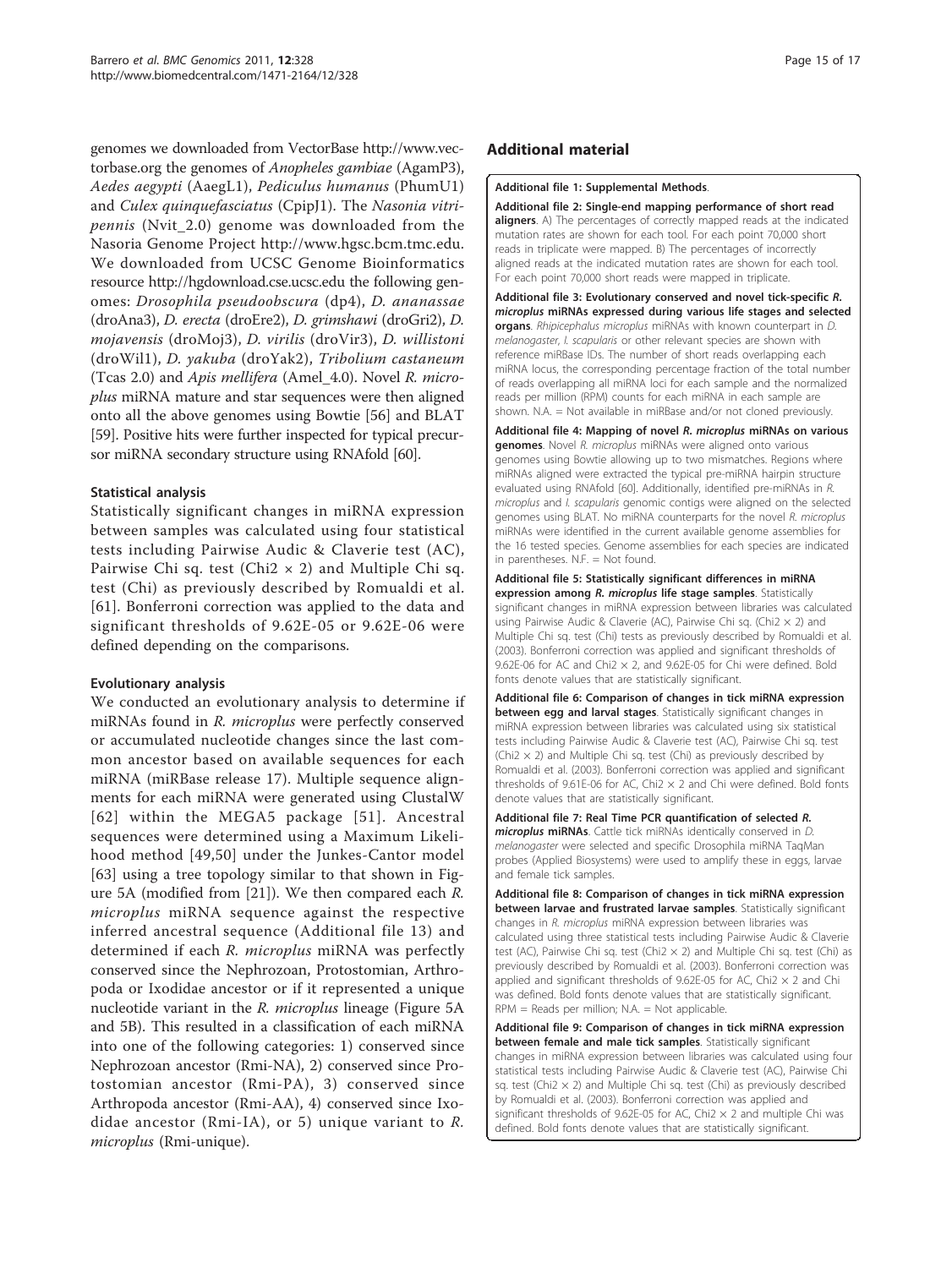<span id="page-15-0"></span>[Additional file 10: G](http://www.biomedcentral.com/content/supplementary/1471-2164-12-328-S10.EPS)lobal comparison R. microplus miRNAs expressed in selected adult female tick organs. A) The normalized fraction of small RNA reads (RPM  $\times$  1000) overlapping all R. microplusmiRNAs with known counterparts in other species or all novel tick-specific miRNAs are shown for each life stage. F = adult female ticks,  $Gu = Gut$ ,  $SG = Salivary$  glands and  $Ov = Ovaries$ . B) Unique and commonly expressed miRNAs among adult female tick samples. Values in parenthesis correspond to novel tick-specific miRNAs.

[Additional file 11: S](http://www.biomedcentral.com/content/supplementary/1471-2164-12-328-S11.XLS)tatistically significant differences in miRNA

expression among tick adult samples. Whole individuals and selected organs derived from adult female ticks are compared. Statistically significant changes in miRNA expression between libraries was calculated using Pairwise Audic & Claverie (AC), Pairwise Chi sq. (Chi2  $\times$  2) and Multiple Chi sq. test (Chi) tests as previously described by Romualdi et al. (2003). Bonferroni correction was applied and significant thresholds of 1.60E-05 for AC and Chi2  $\times$  2, and 1.60E-05 for Chi were defined. Bold fonts denote values that are statistically significant. MiRNAs with at least one pairwise comparison with a statistically significant difference are shown. N.A. = Not applicable, no statistical significant differences.

#### [Additional file 12: E](http://www.biomedcentral.com/content/supplementary/1471-2164-12-328-S12.EPS)xpression of tick miRNAs overlapping

Drosophila miRNAs organized as clusters. Drosophila miRNAs located within 2 kbp are grouped within the same cluster. Red font  $=$  Tick miRNAs that show correlated co-expression patterns across all tick samples. Black font = Expressed tick miRNAs that do not show a correlated co-expression pattern. Grey font = denote miRNAs not expressed in the sequenced tick samples in this study.

[Additional file 13: E](http://www.biomedcentral.com/content/supplementary/1471-2164-12-328-S13.XLS)volutionary analysis of R. microplus miRNAs. Evidence supporting R. microplus miRNAs conservation since the A) Nephrozoan, B) Protostomian, C) Arthropoda and D) Ixodidae ancestors are presented as well as E) miRNA nucleotide variants unique to R. microplus based on currently available datasets (miRBase release 17). Ancestral sequences were determined using a Maximum Likelihood method [\[49](#page-16-0),[50\]](#page-16-0) under the Junkes-Cantor model [[63](#page-16-0)] using a tree topology similar to that shown in Figure [5A](#page-11-0) (modified from [21]). Evolutionary analyses were conducted in MEGA5 package [[51\]](#page-16-0). Key miRNAs supporting each ancestral state were selected. Base-substitutions compared to predict ancestral sequences are highlighted in red fonts. Green fonts denote bases for which an ancestral state could not be determined. R. microplus miRNAs are denoted by bold fonts.

#### Acknowledgements

This research was funded in part by the WA State Government and the WA Centre of Excellence in Comparative Genomics. We acknowledge the CRC for Beef Genetic Technologies for partial staff and laboratory support contributing to this study. We thank Dr. Megan Vance and Dr. Louise Jackson of QPI&F Biosecurity at the Animal Research Institute, QLD, Australia for the collection and kind provision (respectively) of NRFS tick stages utilised in this study. We thank Mr Zayed Albertyn for his help with preliminary analysis. We acknowledge the National Collaborative Research Infrastructure (NCRIS) for supporting the implementation of bioinformatics computational pipelines.

#### Author details

<sup>1</sup> Centre for Comparative Genomics, Murdoch University, WA 6150, Australia. 2 Department of Employment, Economic Development and Innovation (DEEDI) Biotechnology Laboratories, The University of Queensland, St Lucia, QLD 4067, Australia.<sup>3</sup>CRC for Beef Genetic Technologies, University of New England, Armidale, NSW 2351, Australia. <sup>4</sup>Center for Information Biology and DNA Databank of Japan, National Institute of Genetics, Yata 1111, Mishima, Shizuoka 411-8540, Japan. <sup>5</sup>US Department of Agriculture, Agricultural Research Service, 2700 Fredericksburg, Rd., Kerrville, TX 78028, USA. 6 Queensland Alliance for Agriculture and Food Innovation Institute, The University of Queensland, c/o DEEDI, St Lucia, QLD 4067, Australia.

#### Authors' contributions

RB contributed with the conception, bioinformatics, experimental validations, evolutionary analysis, data analysis and interpretation, and writing of the

manuscript. GKG and PM contributed with the bioinformatics data processing. BZ contributed with the collection of samples for deep sequencing. KI, YT and TG provided critical feedback on the evolutionary analysis. ALT, FDG and MB provided critical review of the manuscript and interpretation of data. All authors read and approved the final manuscript.

#### Received: 15 April 2011 Accepted: 24 June 2011 Published: 24 June 2011

#### References

- Jeyaprakash A, Hoy MA: [First divergence time estimate of spiders,](http://www.ncbi.nlm.nih.gov/pubmed/18931924?dopt=Abstract) [scorpions, mites and ticks \(subphylum: Chelicerata\) inferred from](http://www.ncbi.nlm.nih.gov/pubmed/18931924?dopt=Abstract) [mitochondrial phylogeny.](http://www.ncbi.nlm.nih.gov/pubmed/18931924?dopt=Abstract) Exp Appl Acarol 2009, 47(1):1-18.
- 2. Figueiredo LT, Badra SJ, Pereira LE, Szabo MP: [Report on ticks collected in](http://www.ncbi.nlm.nih.gov/pubmed/10881097?dopt=Abstract) [the Southeast and Mid-West regions of Brazil: analyzing the potential](http://www.ncbi.nlm.nih.gov/pubmed/10881097?dopt=Abstract) [transmission of tick-borne pathogens to man.](http://www.ncbi.nlm.nih.gov/pubmed/10881097?dopt=Abstract) Rev Soc Bras Med Trop 1999, 32(6):613-619.
- 3. Estrada-Pena A, Bouattour A, Camicas JL, Guglielmone A, Horak I, Jongejan F, Latif A, Pegram R, Walker AR: [The known distribution and](http://www.ncbi.nlm.nih.gov/pubmed/16596355?dopt=Abstract) [ecological preferences of the tick subgenus Boophilus \(Acari: Ixodidae\)](http://www.ncbi.nlm.nih.gov/pubmed/16596355?dopt=Abstract) [in Africa and Latin America.](http://www.ncbi.nlm.nih.gov/pubmed/16596355?dopt=Abstract) Exp Appl Acarol 2006, 38(2-3):219-235.
- 4. Pagel Van Zee J, Geraci NS, Guerrero FD, Wikel SK, Stuart JJ, Nene VM, Hill CA: [Tick genomics: the Ixodes genome project and beyond.](http://www.ncbi.nlm.nih.gov/pubmed/17624352?dopt=Abstract) Int J Parasitol 2007, 37(12):1297-1305.
- 5. Bartel DP: [MicroRNAs: genomics, biogenesis, mechanism, and function.](http://www.ncbi.nlm.nih.gov/pubmed/14744438?dopt=Abstract) Cell 2004, 116(2):281-297.
- 6. Lewis BP, Burge CB, Bartel DP: [Conserved seed pairing, often flanked by](http://www.ncbi.nlm.nih.gov/pubmed/15652477?dopt=Abstract) [adenosines, indicates that thousands of human genes are microRNA](http://www.ncbi.nlm.nih.gov/pubmed/15652477?dopt=Abstract) [targets.](http://www.ncbi.nlm.nih.gov/pubmed/15652477?dopt=Abstract) Cell 2005, 120(1):15-20.
- 7. Farh KK, Grimson A, Jan C, Lewis BP, Johnston WK, Lim LP, Burge CB, Bartel DP: [The widespread impact of mammalian MicroRNAs on mRNA](http://www.ncbi.nlm.nih.gov/pubmed/16308420?dopt=Abstract) [repression and evolution.](http://www.ncbi.nlm.nih.gov/pubmed/16308420?dopt=Abstract) Science 2005, 310(5755):1817-1821.
- 8. Lee Y, Jeon K, Lee JT, Kim S, Kim VN: [MicroRNA maturation: stepwise](http://www.ncbi.nlm.nih.gov/pubmed/12198168?dopt=Abstract) [processing and subcellular localization.](http://www.ncbi.nlm.nih.gov/pubmed/12198168?dopt=Abstract) EMBO J 2002, 21(17):4663-4670.
- 9. Rana TM: [Illuminating the silence: understanding the structure and](http://www.ncbi.nlm.nih.gov/pubmed/17183358?dopt=Abstract) [function of small RNAs.](http://www.ncbi.nlm.nih.gov/pubmed/17183358?dopt=Abstract) Nat Rev Mol Cell Biol 2007, 8(1):23-36.
- 10. Lee Y, Ahn C, Han J, Choi H, Kim J, Yim J, Lee J, Provost P, Radmark O, Kim S, Kim N: [The nuclear RNase III Drosha initiates microRNA](http://www.ncbi.nlm.nih.gov/pubmed/14508493?dopt=Abstract) [processing.](http://www.ncbi.nlm.nih.gov/pubmed/14508493?dopt=Abstract) Nature 2003, 425(6956):415-419.
- 11. Khvorova A, Reynolds A, Jayasena SD: [Functional siRNAs and miRNAs](http://www.ncbi.nlm.nih.gov/pubmed/14567918?dopt=Abstract) [exhibit strand bias.](http://www.ncbi.nlm.nih.gov/pubmed/14567918?dopt=Abstract) Cell 2003, 115(2):209-216.
- 12. Schwarz DS, Hutvagner G, Du T, Xu Z, Aronin N, Zamore PD: [Asymmetry in](http://www.ncbi.nlm.nih.gov/pubmed/14567917?dopt=Abstract) [the assembly of the RNAi enzyme complex.](http://www.ncbi.nlm.nih.gov/pubmed/14567917?dopt=Abstract) Cell 2003, 115(2):199-208.
- 13. Glazov E[A](http://www.ncbi.nlm.nih.gov/pubmed/18469162?dopt=Abstract), Cottee PA, Barris WC, Moore RJ, Dalrymple BP, Tizard ML: A [microRNA catalog of the developing chicken embryo identified by a](http://www.ncbi.nlm.nih.gov/pubmed/18469162?dopt=Abstract) [deep sequencing approach.](http://www.ncbi.nlm.nih.gov/pubmed/18469162?dopt=Abstract) Genome Res 2008, 18(6):957-964.
- 14. Jaubert S, Mereau A, Antoniewski C, Tagu D: [MicroRNAs in Drosophila: the](http://www.ncbi.nlm.nih.gov/pubmed/17629606?dopt=Abstract) [magic wand to enter the Chamber of Secrets?](http://www.ncbi.nlm.nih.gov/pubmed/17629606?dopt=Abstract) Biochimie 2007, 89(10):1211-1220.
- 15. Griffiths-Jones S, Saini HK, van Dongen S, Enright AJ: miRBase: tools for microRNA genomics. Nucleic Acids Res 2008, 36 Database: D154-158.
- 16. Peterson KJ, Cotton JA, Gehling JG, Pisani D: [The Ediacaran emergence of](http://www.ncbi.nlm.nih.gov/pubmed/18192191?dopt=Abstract) [bilaterians: congruence between the genetic and the geological fossil](http://www.ncbi.nlm.nih.gov/pubmed/18192191?dopt=Abstract) [records.](http://www.ncbi.nlm.nih.gov/pubmed/18192191?dopt=Abstract) Philos Trans R Soc Lond B Biol Sci 2008, 363(1496):1435-1443.
- 17. Sempere LF, Martinez P, Cole C, Baguna J, Peterson KJ: [Phylogenetic](http://www.ncbi.nlm.nih.gov/pubmed/17845513?dopt=Abstract) [distribution of microRNAs supports the basal position of acoel flatworms](http://www.ncbi.nlm.nih.gov/pubmed/17845513?dopt=Abstract) [and the polyphyly of Platyhelminthes.](http://www.ncbi.nlm.nih.gov/pubmed/17845513?dopt=Abstract) Evol Dev 2007, 9(5):409-415.
- 18. Heimberg AM, Sempere LF, Moy VN, Donoghue PC, Peterson KJ: [MicroRNAs and the advent of vertebrate morphological complexity.](http://www.ncbi.nlm.nih.gov/pubmed/18287013?dopt=Abstract) Proc Natl Acad Sci USA 2008, 105(8):2946-2950.
- 19. Pierce ML, Weston MD, Fritzsch B, Gabel HW, Ruvkun G, Soukup GA: [MicroRNA-183 family conservation and ciliated neurosensory organ](http://www.ncbi.nlm.nih.gov/pubmed/18184361?dopt=Abstract) [expression.](http://www.ncbi.nlm.nih.gov/pubmed/18184361?dopt=Abstract) Evol Dev 2008, 10(1):106-113.
- 20. Price N, Cartwright RA, Sabath N, Graur D, Azevedo RB: Neutral evolution of robustness in Drosophila microRNA precursors. Mol Biol Evol
- 21. Wheeler BM, Heimberg AM, Moy VN, Sperling EA, Holstein TW, Heber S, Peterson KJ: [The deep evolution of metazoan microRNAs.](http://www.ncbi.nlm.nih.gov/pubmed/19196333?dopt=Abstract) Evol Dev 2009, 11(1):50-68.
- 22. Jiang P, Wu H, Wang W, Ma W, Sun X, Lu Z: MiPred: classification of real and pseudo microRNA precursors using random forest prediction model